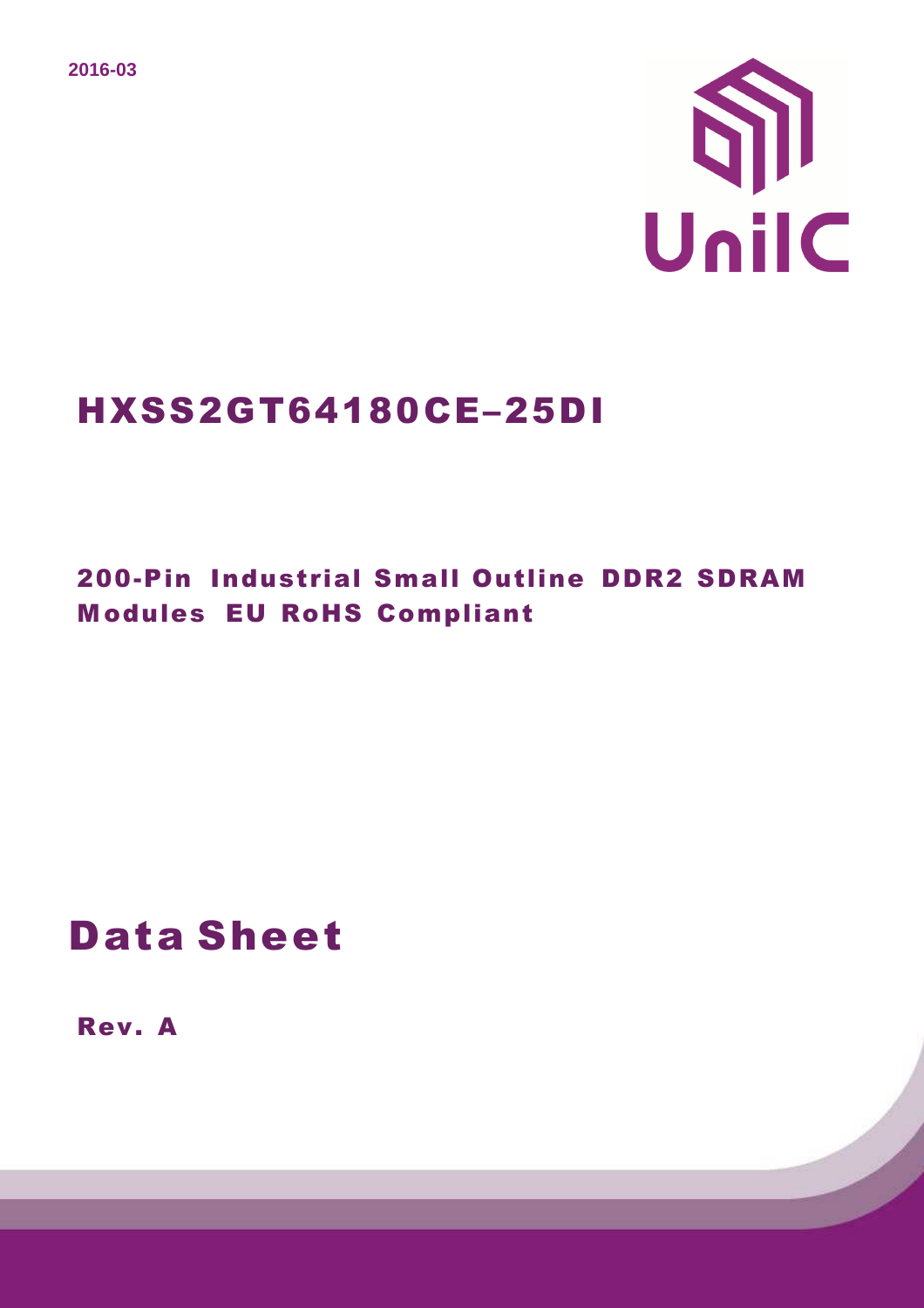

| <b>Revision History:</b> |                 |                                              |  |  |  |
|--------------------------|-----------------|----------------------------------------------|--|--|--|
| <b>Date</b>              | <b>Revision</b> | Subjects (major changes since last revision) |  |  |  |
| 2016/03/01               |                 | Initial Release                              |  |  |  |

**We Listen to Your Comments** Any information within this document that you feel is wrong, unclear or missing at all? Your feedback will help us to continuously improve the quality of this document. Please send your proposal (including a reference to this document) to: **info@unisemicon.com**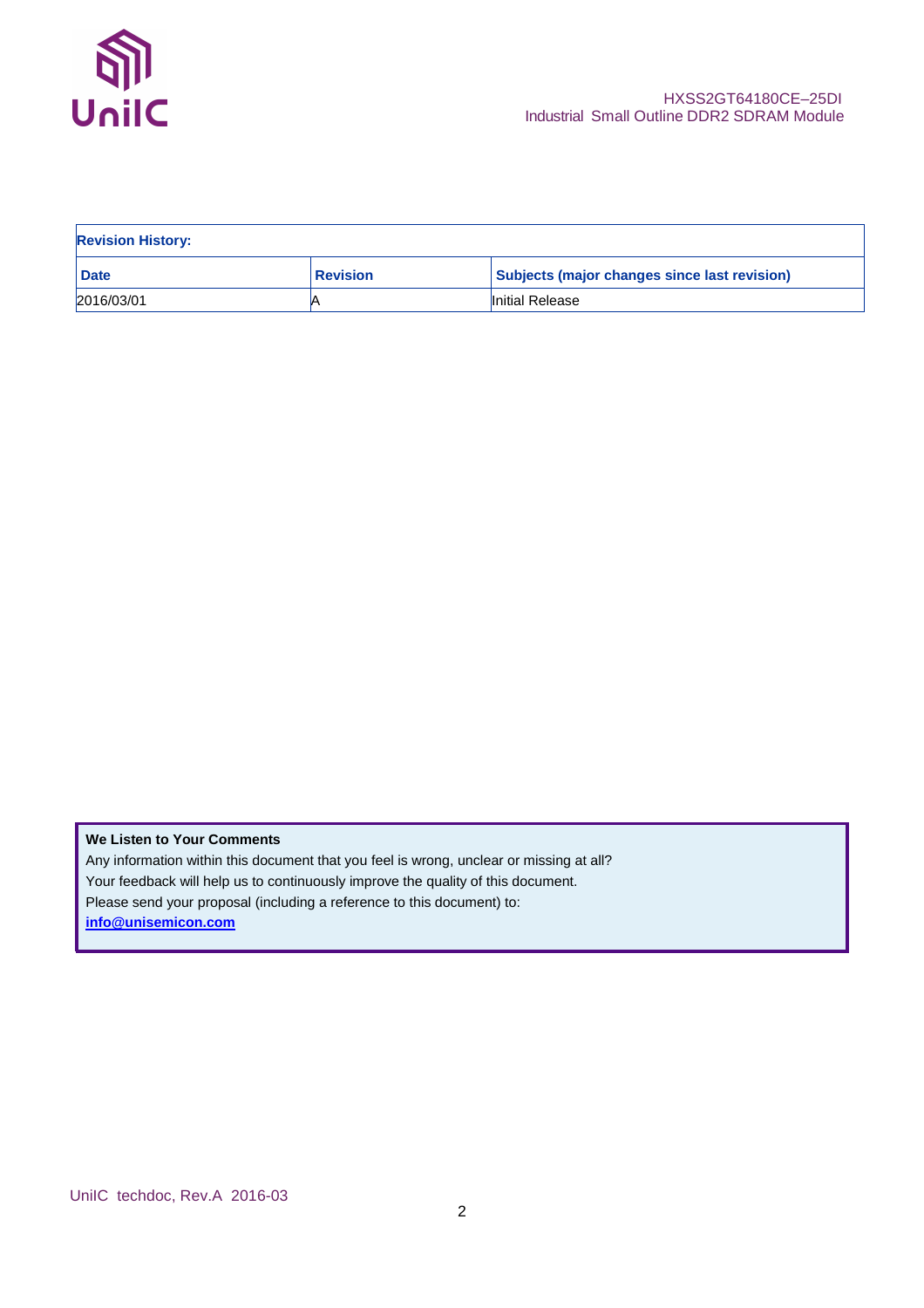

## **Overview**

This chapter gives an overview of the 200-pin Small-Outline DDR2 SDRAM modules product family and describes its main characteristics.

## 1.1 Features

- 200-Pin PC2-6400 DDR2 SDRAM industrial memory modules.
- Single rank 256M x 64, and 8pcs 256M x 8 chip organization.
- 2GB Modules built with 2Gbit DDR2 SDRAMs in chip size packages PG-TFBGA-60.
- Standard Double-Data-Rate-Two Synchronous DRAMs (DDR2 SDRAM) with a single  $+1.8$  V ( $\pm$  0.1 V) power supply.
- All speed grades faster than DDR2-800 comply with DDR2-800 timing specifications.
- Programmable CAS Latencies (3, 4, 5, 6 and 7), Burst Length (8 & 4).
- Auto Refresh (CBR) and Self Refresh.
- Auto Refresh for temperatures above 85 °C  $t_{\text{REFI}} = 3.9 \,\mu s$ .
- Programmable self refresh rate via EMRS2 setting.
- Programmable partial array refresh via EMRS2 settings.
- DCC enabling via EMRS2 setting.
- All inputs and outputs SSTL\_1.8 compatible.
- Off-Chip Driver Impedance Adjustment (OCD) and On-Die Termination (ODT).
- Serial Presence Detect with E<sup>2</sup>PROM.
- SO-DIMM Dimensions (nominal): 30 mm high, 67.6 mm wide
- Based on standard reference layouts

|                             |                 |                    |             |             | <b>TABLE1</b>            |
|-----------------------------|-----------------|--------------------|-------------|-------------|--------------------------|
|                             |                 |                    |             |             | <b>Performance Table</b> |
| <b>UnilC Speed Code</b>     |                 |                    | $-25D$      | <b>Unit</b> | <b>Note</b>              |
| <b>DRAM Speed Grade</b>     |                 | DDR <sub>2</sub>   | $-800$      |             |                          |
| <b>Module Speed Grade</b>   |                 | PC <sub>2</sub>    | $-6400$     |             |                          |
| <b>CAS-RCD-RP latencies</b> |                 |                    | $5 - 5 - 5$ | $t_{CK}$    |                          |
| Max. Clock Frequency        | CL <sub>3</sub> | $f_{CK3}$          | 200         | <b>MHz</b>  |                          |
|                             | CL <sub>4</sub> | $f_{CK4}$          | 266         | <b>MHz</b>  |                          |
|                             | CL <sub>5</sub> | $f_{CK5}$          | 400         | <b>MHz</b>  |                          |
|                             | CL <sub>6</sub> | $f_{\mathsf{CK6}}$ | 400         | <b>MHz</b>  |                          |
| Min. RAS-CAS-Delay          |                 | $t_{\text{RCD}}$   | 12.5        | ns          |                          |
| Min. Row Precharge Time     |                 | $t_{\sf RP}$       | 12.5        | ns          |                          |
| Min. Row Active Time        |                 | $t_{\text{RAS}}$   | 45          | ns          |                          |
| Min. Row Cycle Time         |                 | $t_{\sf RC}$       | 57.5        | ns          |                          |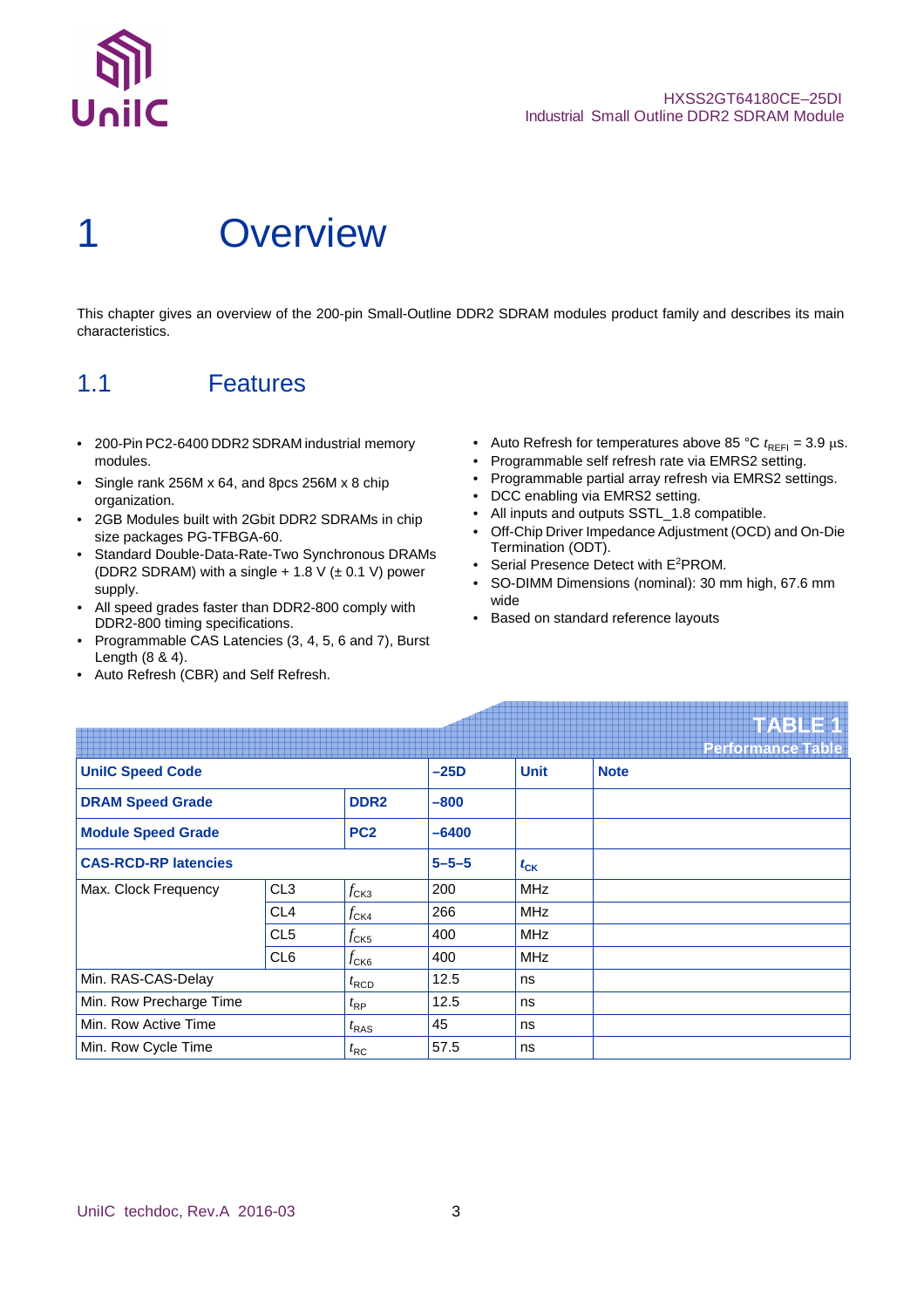

### 1.2 Description

The UniIC HXSS2GT64180CE-25DI module is Small-Outline DIMM modules "SO-DIMMs" with 30 mm height based on DDR2 technology. DIMMs are available as non-ECC modules in 256M  $\times$  64 (2GB), in organization and density, intended for mounting into 200-pin connector sockets.

The memory array is designed with 2Gbit Double-Data-Rate-Two (DDR2) Synchronous DRAMs. Decoupling capacitors are mounted on the PCB board. The DIMMs feature serial presence detect based on a serial E<sup>2</sup>PROM device using the 2-pin I<sup>2</sup>C protocol. The first 128 bytes are programmed with configuration data and are write protected; the second 128 bytes are available to the customer.



|                            |                                     |                    | <b>TABLE2</b><br><b>Ordering Information</b> |
|----------------------------|-------------------------------------|--------------------|----------------------------------------------|
| Product Type <sup>1)</sup> | <b>Compliance Code<sup>2)</sup></b> | <b>Description</b> | <b>SDRAM Technology</b>                      |
| PC2-6400 (5-5-5)           |                                     |                    |                                              |
| HXSS2GT64180CE-25DI        | 2GB 1R×8 PC2-6400S-555              | 1 Rank, Non-ECC    | 2Gbit(x8)                                    |

1) For detailed information regarding Product Type of UniIC please see chapter "Product Type Nomenclature" of this data sheet.

2) The Compliance Code is printed on the module label and describes the speed grade, for example "PC2–6400S–555" where 6400S means Small-Outline DIMM modules with 6.40 GB/sec Module Bandwidth 6400 and "555" means Column Address Strobe (CAS) latency=5, Row Column Delay (RCD) latency = 5 and Row Precharge (RP) latency = 5.

|                               |                                      |                               |                 |             | ◥◾◮▚▚▜█▄▁<br><b>Address Format</b> |
|-------------------------------|--------------------------------------|-------------------------------|-----------------|-------------|------------------------------------|
| <b>DIMM</b><br><b>Density</b> | <b>Module</b><br><b>Organization</b> | <b>Memory</b><br><b>Ranks</b> | ECC/<br>Non-ECC | # of SDRAMs | $\#$ of row/bank/column bits       |
| 2GB                           | $128M \times 64$                     |                               | Non-ECC         | 8           | 15/3/10                            |

|                                        |                     | <b>WARD</b> .<br><b>Components on Modules</b> |
|----------------------------------------|---------------------|-----------------------------------------------|
| <b>DRAM Components</b> <sup>1)2)</sup> | <b>DRAM Density</b> | <b>DRAM Organization</b>                      |
| SCB18T2G800AF-25DI                     | 2Gbit               | $256M \times 8$                               |
|                                        |                     |                                               |

1) Green Product

2) For a detailed description of all functionalities of the DRAM components on these modules see the component data sheet.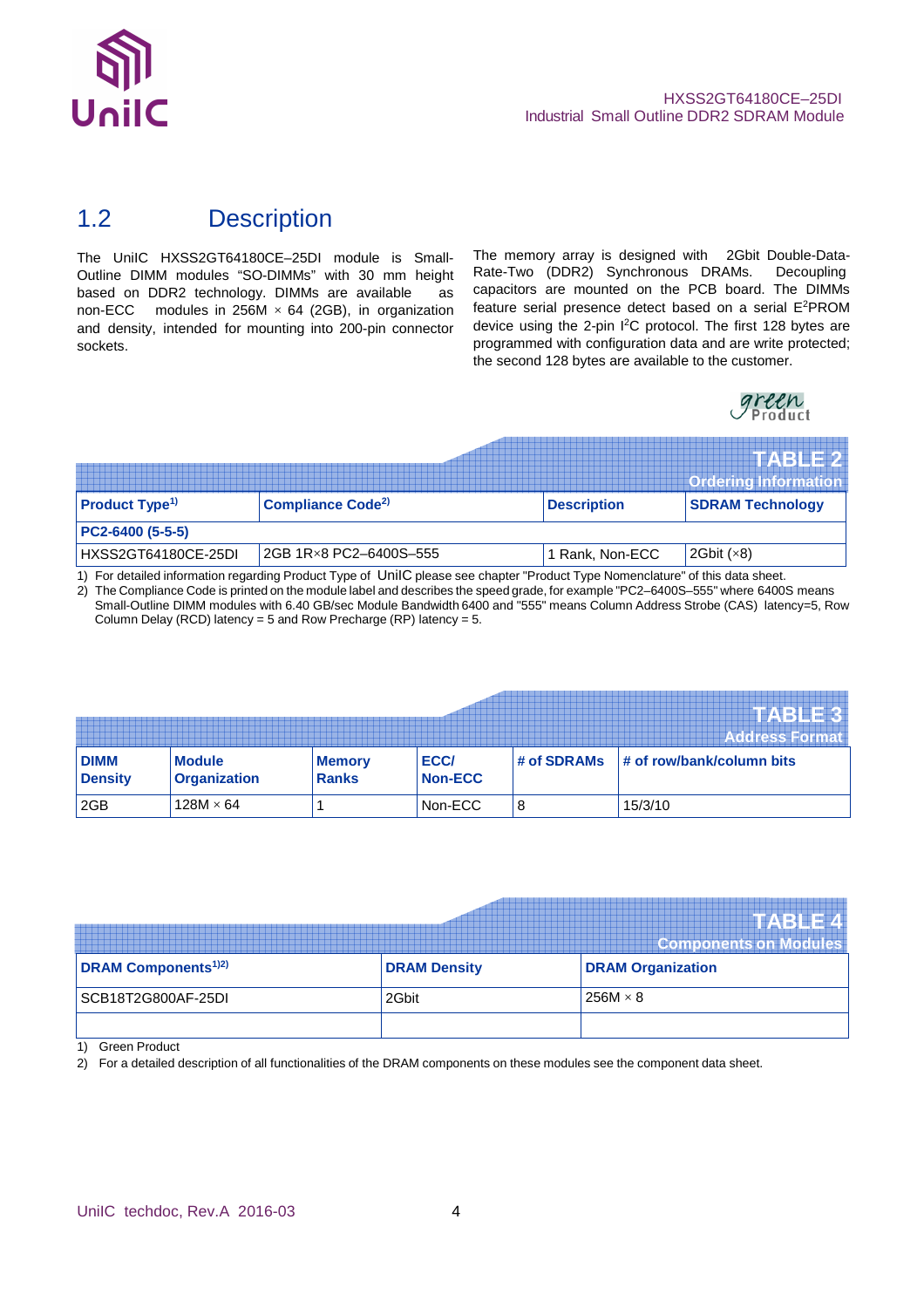

# 2 Pin Configurations

### 2.1 Pin Configurations

The pin configuration of the Small Outline DDR2 SDRAM DIMM is listed by function in **Table 5** (200 pins). The abbreviations used in columns Pin Type and Buffer Type are explained in **Table 6** and **Table 7** respectively. The Pin numbering is depicted in **Figure 1**

|                        |                  |                    |                              | TARIE5                                                                                                                                                                                                                                                                                                                             |
|------------------------|------------------|--------------------|------------------------------|------------------------------------------------------------------------------------------------------------------------------------------------------------------------------------------------------------------------------------------------------------------------------------------------------------------------------------|
|                        |                  |                    |                              | <b>Pin Configuration of SO-DIMM</b>                                                                                                                                                                                                                                                                                                |
| Pin No.                | <b>Name</b>      | Pin<br><b>Type</b> | <b>Buffer</b><br><b>Type</b> | <b>Function</b>                                                                                                                                                                                                                                                                                                                    |
| <b>Clock Signals</b>   |                  |                    |                              |                                                                                                                                                                                                                                                                                                                                    |
| 30                     | CK <sub>0</sub>  | I                  | <b>SSTL</b>                  | Clock Signals 1:0, Complement Clock Signals 1:0                                                                                                                                                                                                                                                                                    |
| 164                    | CK <sub>1</sub>  | I                  | <b>SSTL</b>                  | The system clock inputs. All address and command lines                                                                                                                                                                                                                                                                             |
| 32                     | bCK0             | L                  | <b>SSTL</b>                  | are sampled on the cross point of the rising edge of CK and<br>the falling edge of bCK. A Delay Locked Loop (DLL) circuit                                                                                                                                                                                                          |
| 166                    | bCK1             | I                  | <b>SSTL</b>                  | is driven from the clock inputs and output timing for read<br>operations is synchronized to the input clock.                                                                                                                                                                                                                       |
| 79                     | CKE <sub>0</sub> | $\mathbf{I}$       | <b>SSTL</b>                  | <b>Clock Enable Rank 1:0</b>                                                                                                                                                                                                                                                                                                       |
| 80                     | CKE1             | L                  | <b>SSTL</b>                  | Activates the DDR2 SDRAM CK signal when HIGH and<br>deactivates the CK signal when LOW. By deactivating the<br>clocks, CKE LOW initiates the Power Down Mode or the<br>Self Refresh Mode.<br>Note: 2 Ranks module                                                                                                                  |
|                        | <b>NC</b>        | <b>NC</b>          |                              | <b>Not Connected</b>                                                                                                                                                                                                                                                                                                               |
|                        |                  |                    |                              | Note: 1-rank module                                                                                                                                                                                                                                                                                                                |
| <b>Control Signals</b> |                  |                    |                              |                                                                                                                                                                                                                                                                                                                                    |
| 110                    | bS0              | I                  | <b>SSTL</b>                  | <b>Chip Select Rank 1:0</b>                                                                                                                                                                                                                                                                                                        |
| 115                    | bS1              | I                  | <b>SSTL</b>                  | Enables the associated DDR2 SDRAM command decoder<br>when LOW and disables the command decoder when<br>HIGH. When the command decoder is disabled, new<br>commands are ignored but previous operations continue.<br>Rank 0 is selected by bS0; Rank 1 is selected by bS1.<br>Ranks are also called "Physical banks".2 Ranks module |
|                        | <b>NC</b>        | <b>NC</b>          |                              | <b>Not Connected</b>                                                                                                                                                                                                                                                                                                               |
|                        |                  |                    |                              | Note: 1-rank module                                                                                                                                                                                                                                                                                                                |
| 108                    | bRAS             | I                  | <b>SSTL</b>                  | <b>Row Address Strobe</b><br>When sampled at the cross point of the rising edge of CK,<br>and falling edge of bCK, bRAS, bCAS and bWE define<br>the operation to be executed by the SDRAM.                                                                                                                                         |
| 113                    | bCAS             | I                  | <b>SSTL</b>                  | <b>Column Address Strobe</b>                                                                                                                                                                                                                                                                                                       |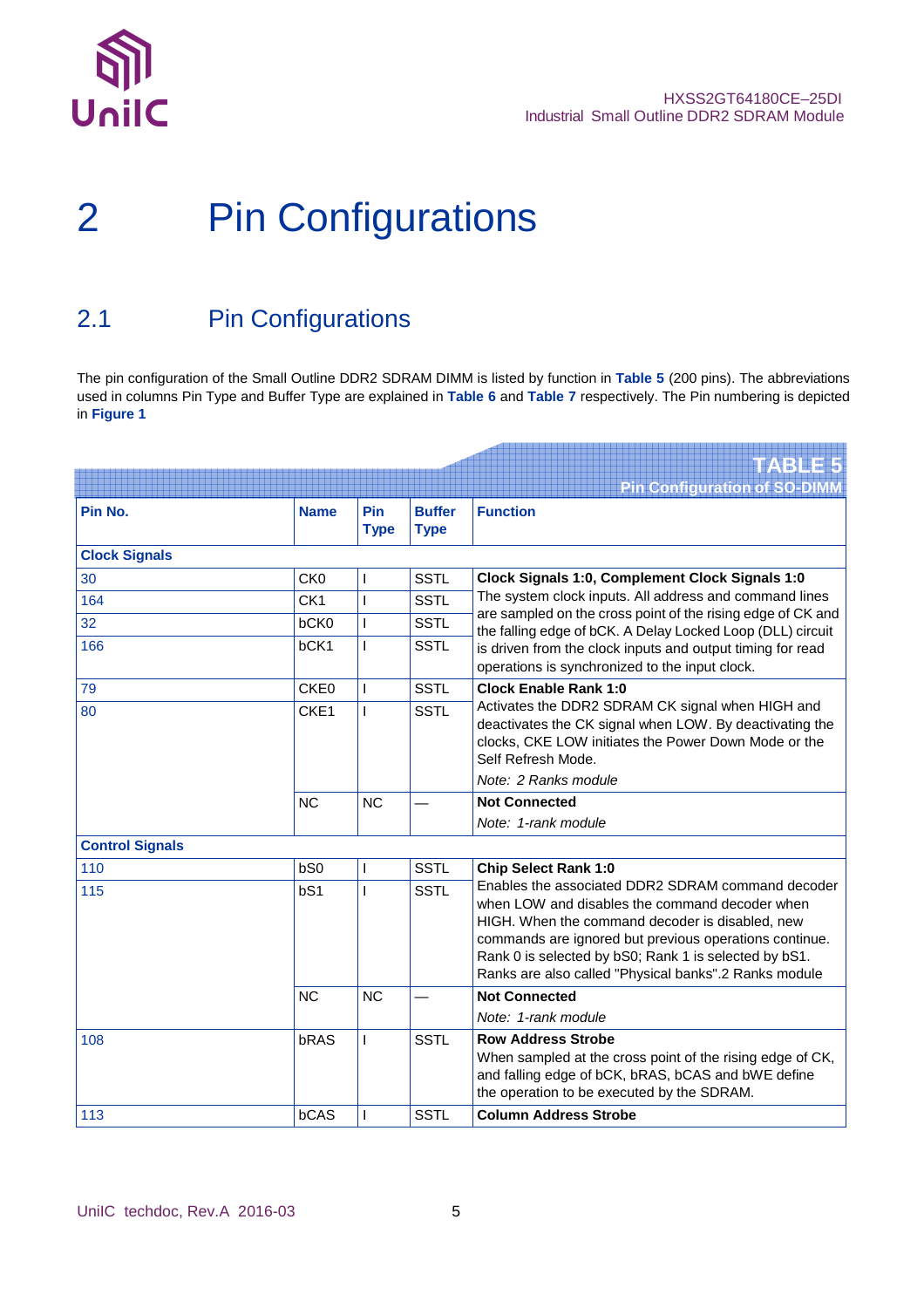

| Pin No.                | <b>Name</b>     | <b>Pin</b><br><b>Type</b> | <b>Buffer</b><br><b>Type</b> | <b>Function</b>                                                                                                             |
|------------------------|-----------------|---------------------------|------------------------------|-----------------------------------------------------------------------------------------------------------------------------|
| 109                    | bWE             |                           | <b>SSTL</b>                  | <b>Write Enable</b>                                                                                                         |
| <b>Address Signals</b> |                 |                           |                              |                                                                                                                             |
| 107                    | BA0             |                           | <b>SSTL</b>                  | <b>Bank Address Bus 2:0</b>                                                                                                 |
| 106                    | BA <sub>1</sub> | I                         | <b>SSTL</b>                  | Selects which DDR2 SDRAM internal bank of four or eight<br>is activated.                                                    |
| 85                     | BA <sub>2</sub> | L                         | <b>SSTL</b>                  | <b>Bank Address Bus 2</b><br>Greater than 512Mb DDR2 SDRAMS                                                                 |
|                        | <b>NC</b>       | <b>NC</b>                 | <b>SSTL</b>                  | Less than 1Gb DDR2 SDRAMS                                                                                                   |
| 102                    | A <sub>0</sub>  | L                         | <b>SSTL</b>                  | <b>Address Bus 12:0</b>                                                                                                     |
| 101                    | A <sub>1</sub>  |                           | <b>SSTL</b>                  | During a Bank Activate command cycle, defines the row                                                                       |
| 100                    | A2              |                           | <b>SSTL</b>                  | address when sampled at the cross-point of the rising edge<br>of CK and falling edge of bCK. During a Read or Write         |
| 99                     | A <sub>3</sub>  |                           | <b>SSTL</b>                  | command cycle, defines the column address when sampled                                                                      |
| 98                     | A4              | I                         | <b>SSTL</b>                  | at the cross point of the rising edge of CK and falling edge                                                                |
| 97                     | A <sub>5</sub>  | I                         | <b>SSTL</b>                  | of bCK. In addition to the column address, AP is used to                                                                    |
| 94                     | A <sub>6</sub>  | I                         | <b>SSTL</b>                  | invoke autoprecharge operation at the end of the burst read<br>or write cycle. If AP is HIGH, autoprecharge is selected and |
| 92                     | A7              | I                         | <b>SSTL</b>                  | BA0-BAn defines the bank to be precharged. If AP is LOW,                                                                    |
| 93                     | A <sub>8</sub>  |                           | <b>SSTL</b>                  | autoprecharge is disabled. During a Precharge command                                                                       |
| 91                     | A <sub>9</sub>  | I                         | <b>SSTL</b>                  | cycle, AP is used in conjunction with BA0-BAn to control                                                                    |
| 105                    | A10             | I                         | <b>SSTL</b>                  | which bank(s) to precharge. If AP is HIGH, all banks will be<br>precharged regardless of the state of BA0-BAn inputs. If AP |
|                        | <b>AP</b>       | I                         | <b>SSTL</b>                  | is LOW, then BA0-BAn are used to define which bank to                                                                       |
| 90                     | A11             | L                         | <b>SSTL</b>                  | precharge.                                                                                                                  |
| 89                     | A12             | I                         | <b>SSTL</b>                  | <b>Address Signal 12</b>                                                                                                    |
|                        |                 |                           |                              | Note: Module based on 256 Mbit or larger dies                                                                               |
| 116                    | A13             | L                         | <b>SSTL</b>                  | <b>Address Signal 13</b>                                                                                                    |
|                        |                 |                           |                              | Note: 1 Gbit based module                                                                                                   |
|                        | <b>NC</b>       | <b>NC</b>                 |                              | <b>Not Connected</b>                                                                                                        |
|                        |                 |                           |                              | Note: Module based on 512 Mbit or smaller dies                                                                              |
| 86                     | A14             | I                         | <b>SSTL</b>                  | <b>Address Signal 14</b>                                                                                                    |
|                        |                 |                           |                              | Note: 2 Gbit based module                                                                                                   |
|                        | NC              | NC                        |                              | <b>Not Connected</b>                                                                                                        |
|                        |                 |                           |                              | Note: Module based on 1 Gbit or smaller dies                                                                                |
| <b>Data Signals</b>    |                 |                           |                              |                                                                                                                             |
| 5                      | DQ0             | I/O                       | <b>SSTL</b>                  | Data Bus 63:0                                                                                                               |
| $\overline{7}$         | DQ1             | I/O                       | <b>SSTL</b>                  | Note: Data Input / Output pins                                                                                              |
| 17                     | DQ <sub>2</sub> | I/O                       | <b>SSTL</b>                  |                                                                                                                             |
| 19                     | DQ3             | I/O                       | <b>SSTL</b>                  |                                                                                                                             |
| $\overline{4}$         | DQ4             | I/O                       | <b>SSTL</b>                  |                                                                                                                             |
| $\bf 6$                | DQ <sub>5</sub> | I/O                       | <b>SSTL</b>                  |                                                                                                                             |
| 14                     | DQ6             | I/O                       | <b>SSTL</b>                  |                                                                                                                             |
| 16                     | DQ7             | I/O                       | <b>SSTL</b>                  |                                                                                                                             |
| 23                     | DQ8             | I/O                       | <b>SSTL</b>                  |                                                                                                                             |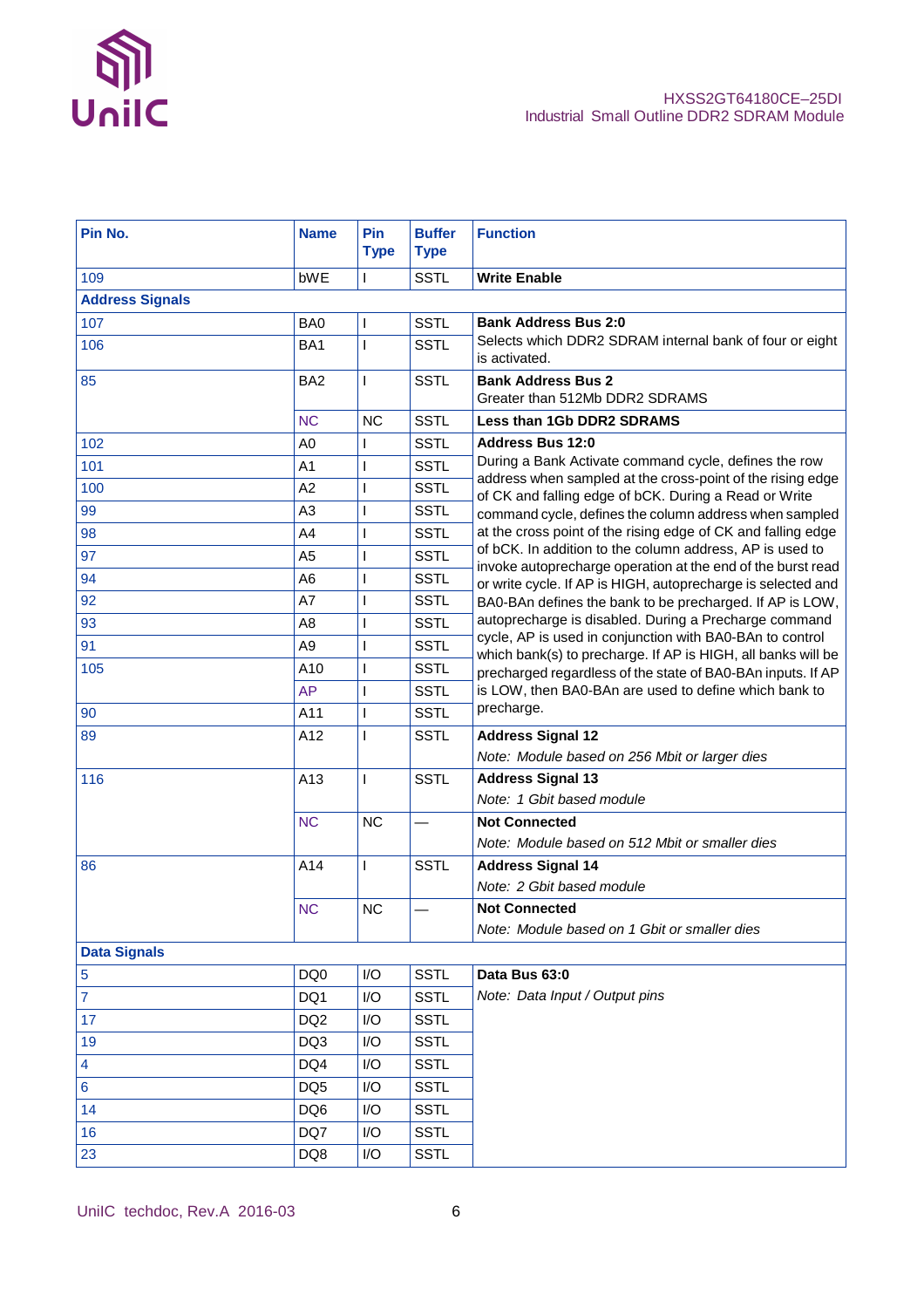

| Pin No. | <b>Name</b> | Pin<br><b>Type</b>      | <b>Buffer</b><br><b>Type</b> | <b>Function</b>                |
|---------|-------------|-------------------------|------------------------------|--------------------------------|
| 25      | DQ9         | I/O                     | <b>SSTL</b>                  | Data Bus 63:0                  |
| 35      | DQ10        | $\mathsf{I}/\mathsf{O}$ | <b>SSTL</b>                  | Note: Data Input / Output pins |
| 37      | DQ11        | $\mathsf{I}/\mathsf{O}$ | <b>SSTL</b>                  |                                |
| 20      | DQ12        | I/O                     | <b>SSTL</b>                  |                                |
| 22      | DQ13        | $\mathsf{I}/\mathsf{O}$ | <b>SSTL</b>                  |                                |
| 36      | DQ14        | $\mathsf{I}/\mathsf{O}$ | <b>SSTL</b>                  |                                |
| 38      | DQ15        | $\mathsf{I}/\mathsf{O}$ | <b>SSTL</b>                  |                                |
| 43      | DQ16        | $\mathsf{I}/\mathsf{O}$ | <b>SSTL</b>                  |                                |
| 45      | <b>DQ17</b> | I/O                     | <b>SSTL</b>                  |                                |
| 55      | DQ18        | $\mathsf{I}/\mathsf{O}$ | <b>SSTL</b>                  |                                |
| 57      | DQ19        | $\mathsf{I}/\mathsf{O}$ | <b>SSTL</b>                  |                                |
| 44      | DQ20        | I/O                     | <b>SSTL</b>                  |                                |
| 46      | DQ21        | $\mathsf{I}/\mathsf{O}$ | <b>SSTL</b>                  |                                |
| 56      | DQ22        | I/O                     | <b>SSTL</b>                  |                                |
| 58      | DQ23        | $\mathsf{I}/\mathsf{O}$ | <b>SSTL</b>                  |                                |
| 61      | <b>DQ24</b> | I/O                     | <b>SSTL</b>                  |                                |
| 63      | DQ25        | $\mathsf{I}/\mathsf{O}$ | <b>SSTL</b>                  |                                |
| 73      | DQ26        | $\mathsf{I}/\mathsf{O}$ | <b>SSTL</b>                  |                                |
| 75      | <b>DQ27</b> | I/O                     | <b>SSTL</b>                  |                                |
| 62      | DQ28        | $\mathsf{I}/\mathsf{O}$ | <b>SSTL</b>                  |                                |
| 64      | DQ29        | $\mathsf{I}/\mathsf{O}$ | <b>SSTL</b>                  |                                |
| 74      | DQ30        | $\mathsf{I}/\mathsf{O}$ | <b>SSTL</b>                  |                                |
| 76      | DQ31        | $\mathsf{I}/\mathsf{O}$ | <b>SSTL</b>                  |                                |
| 123     | DQ32        | $\mathsf{I}/\mathsf{O}$ | <b>SSTL</b>                  |                                |
| 125     | DQ33        | $\mathsf{I}/\mathsf{O}$ | <b>SSTL</b>                  |                                |
| 135     | DQ34        | I/O                     | <b>SSTL</b>                  |                                |
| 137     | DQ35        | I/O                     | <b>SSTL</b>                  |                                |
| 124     | DQ36        | I/O                     | <b>SSTL</b>                  |                                |
| 126     | DQ37        | $\mathsf{I}/\mathsf{O}$ | SSTL                         |                                |
| 134     | DQ38        | I/O                     | <b>SSTL</b>                  |                                |
| 136     | DQ39        | I/O                     | <b>SSTL</b>                  |                                |
| 141     | DQ40        | I/O                     | <b>SSTL</b>                  |                                |
| 143     | DQ41        | I/O                     | <b>SSTL</b>                  |                                |
| 151     | DQ42        | I/O                     | <b>SSTL</b>                  |                                |
| 153     | DQ43        | I/O                     | <b>SSTL</b>                  |                                |
| 140     | DQ44        | I/O                     | <b>SSTL</b>                  |                                |
| 142     | DQ45        | I/O                     | <b>SSTL</b>                  |                                |
| 152     | DQ46        | I/O                     | <b>SSTL</b>                  |                                |
| 154     | DQ47        | I/O                     | <b>SSTL</b>                  |                                |
| 157     | DQ48        | $\sf I/O$               | <b>SSTL</b>                  |                                |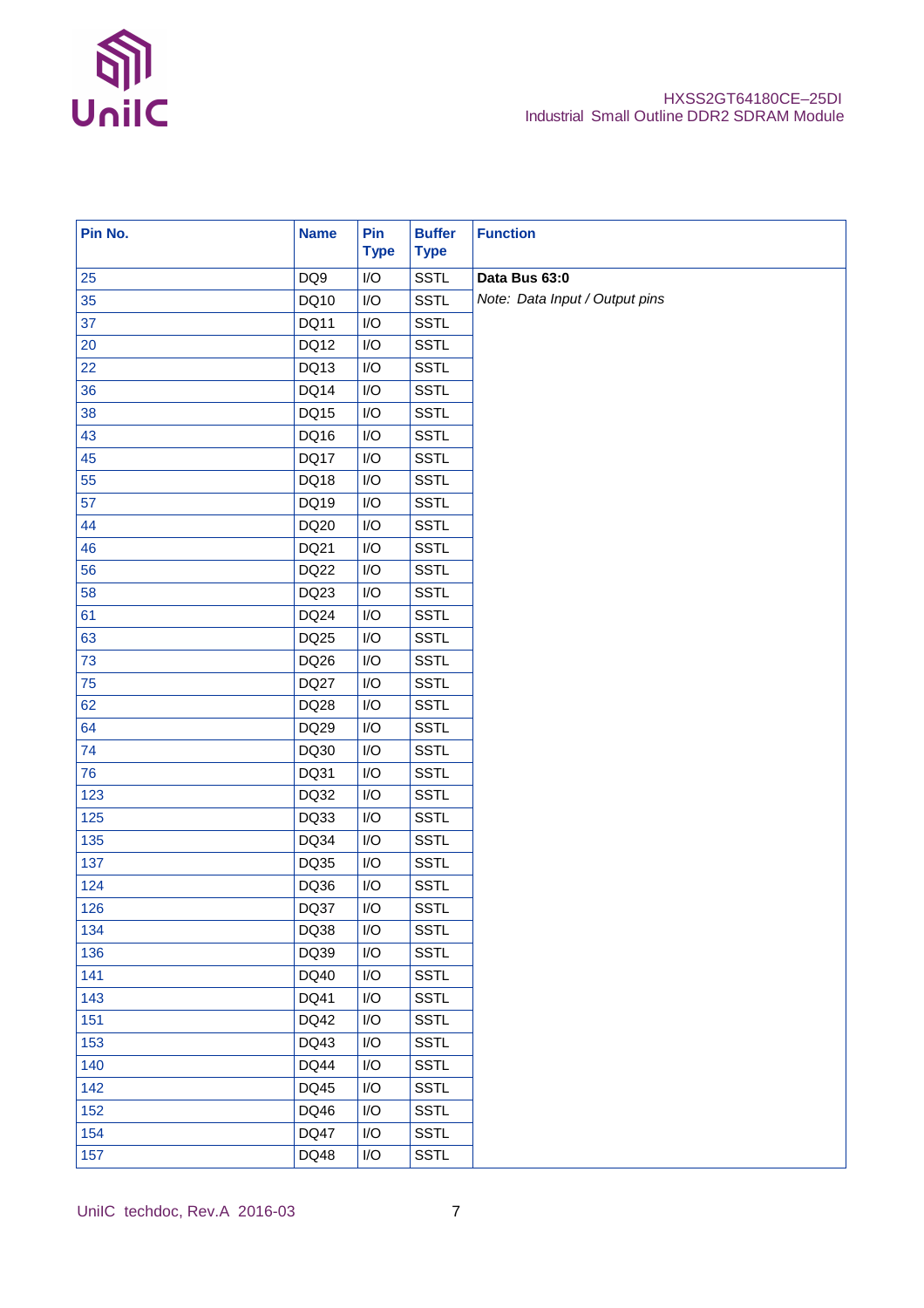

| Pin No.                    | <b>Name</b>     | <b>Pin</b><br><b>Type</b> | <b>Buffer</b><br><b>Type</b> | <b>Function</b>                                                                                                     |
|----------------------------|-----------------|---------------------------|------------------------------|---------------------------------------------------------------------------------------------------------------------|
| 159                        | DQ49            | I/O                       | <b>SSTL</b>                  | Data Bus 63:0                                                                                                       |
| 173                        | DQ50            | I/O                       | <b>SSTL</b>                  | Note: Data Input / Output pins                                                                                      |
| 175                        | DQ51            | I/O                       | <b>SSTL</b>                  |                                                                                                                     |
| 158                        | DQ52            | I/O                       | <b>SSTL</b>                  |                                                                                                                     |
| 160                        | DQ53            | I/O                       | <b>SSTL</b>                  |                                                                                                                     |
| 174                        | DQ54            | I/O                       | <b>SSTL</b>                  |                                                                                                                     |
| 176                        | DQ55            | I/O                       | <b>SSTL</b>                  |                                                                                                                     |
| 179                        | DQ56            | I/O                       | <b>SSTL</b>                  |                                                                                                                     |
| 181                        | DQ57            | I/O                       | <b>SSTL</b>                  |                                                                                                                     |
| 189                        | DQ58            | I/O                       | <b>SSTL</b>                  |                                                                                                                     |
| 191                        | DQ59            | I/O                       | <b>SSTL</b>                  |                                                                                                                     |
| 180                        | DQ60            | I/O                       | <b>SSTL</b>                  |                                                                                                                     |
| 182                        | DQ61            | I/O                       | <b>SSTL</b>                  |                                                                                                                     |
| 192                        | DQ62            | I/O                       | <b>SSTL</b>                  |                                                                                                                     |
| 194                        | DQ63            | I/O                       | <b>SSTL</b>                  |                                                                                                                     |
| <b>Data Strobe Signals</b> |                 |                           |                              |                                                                                                                     |
| 13                         | DQS0            | I/O                       | <b>SSTL</b>                  | Data Strobe Bus 7:0 and Complementary Data Strobe                                                                   |
| 11                         | bDQS0           | I/O                       | <b>SSTL</b>                  | <b>Bus 7:0</b>                                                                                                      |
| 31                         | DQS1            | I/O                       | <b>SSTL</b>                  | The data strobes, associated with one data byte, sourced<br>with data transfers. In Write mode, the data strobe is  |
| 29                         | bDQS1           | I/O                       | <b>SSTL</b>                  | sourced by the controller and is centered in the data                                                               |
| 51                         | DQS2            | I/O                       | <b>SSTL</b>                  | window. In Read mode the data strobe is sourced by the                                                              |
| 49                         | bDQS2           | I/O                       | <b>SSTL</b>                  | DDR2 SDRAM and is sent at the leading edge of the data<br>window. bDQS signals are complements, and timing is       |
| 70                         | DQS3            | I/O                       | <b>SSTL</b>                  | relative to the cross-point of respective DQS and bDQS. If                                                          |
| 68                         | bDQS3           | I/O                       | <b>SSTL</b>                  | the module is to be operated in single ended strobe mode,                                                           |
| 131                        | DQS4            | I/O                       | <b>SSTL</b>                  | all bDQS signals must be tied on the system board to $V_{SS}$<br>and DDR2 SDRAM mode registers programmed           |
| 129                        | bDQS4           | I/O                       | <b>SSTL</b>                  | appropriately.                                                                                                      |
| 148                        | DQS5            | I/O                       | <b>SSTL</b>                  |                                                                                                                     |
| 146                        | bDQS5           | I/O                       | <b>SSTL</b>                  |                                                                                                                     |
| 169                        | DQS6            | $\mathsf{I}/\mathsf{O}$   | <b>SSTL</b>                  |                                                                                                                     |
| 167                        | bDQS6           | I/O                       | <b>SSTL</b>                  |                                                                                                                     |
| 188                        | DQS7            | I/O                       | <b>SSTL</b>                  |                                                                                                                     |
| 186                        | bDQS7           | I/O                       | <b>SSTL</b>                  |                                                                                                                     |
| <b>Data Mask Signals</b>   |                 |                           |                              |                                                                                                                     |
| 10                         | DM <sub>0</sub> |                           | <b>SSTL</b>                  | Data Mask Bus 7:0                                                                                                   |
| 26                         | DM <sub>1</sub> | L                         | <b>SSTL</b>                  | The data write masks, associated with one data byte. In<br>Write mode, DM operates as a byte mask by allowing input |
| 52                         | DM <sub>2</sub> | L                         | <b>SSTL</b>                  | data to be written if it is LOW but blocks the write operation                                                      |
| 67                         | DM3             | L                         | <b>SSTL</b>                  | if it is HIGH. In Read mode, DM lines have no effect.                                                               |
| 130                        | DM4             | L                         | <b>SSTL</b>                  |                                                                                                                     |
| 147                        | DM <sub>5</sub> | L                         | <b>SSTL</b>                  |                                                                                                                     |
| 170                        | DM6             |                           | <b>SSTL</b>                  |                                                                                                                     |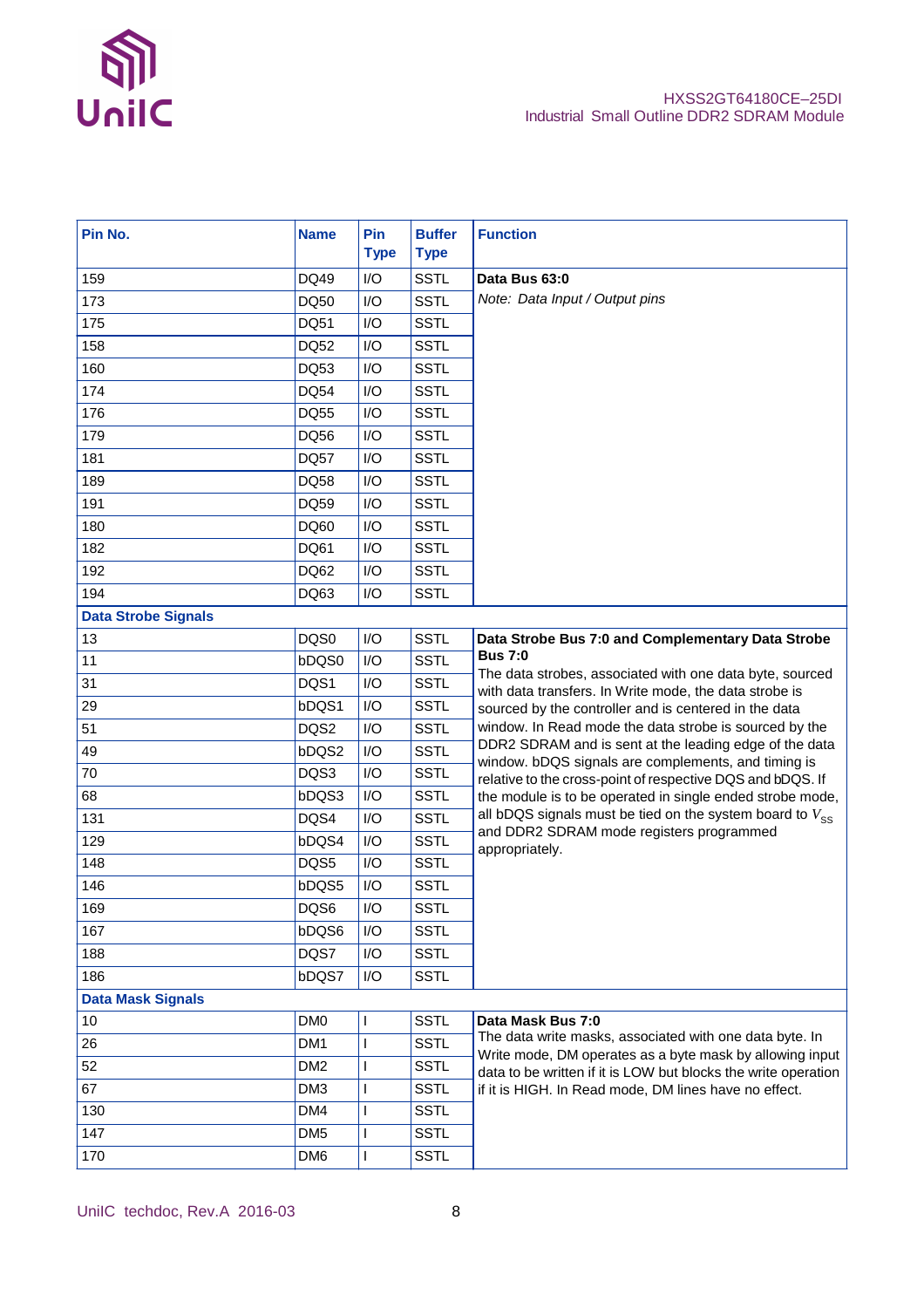

| Pin No.                                                                                                                                                                                                                                                                 | <b>Name</b>        | Pin<br><b>Type</b> | <b>Buffer</b><br><b>Type</b> | <b>Function</b>                                                                                                                                                                                                                            |
|-------------------------------------------------------------------------------------------------------------------------------------------------------------------------------------------------------------------------------------------------------------------------|--------------------|--------------------|------------------------------|--------------------------------------------------------------------------------------------------------------------------------------------------------------------------------------------------------------------------------------------|
| 185                                                                                                                                                                                                                                                                     | DM7                |                    | <b>SSTL</b>                  | Data Mask Bus 7:0                                                                                                                                                                                                                          |
| <b>EEPROM</b>                                                                                                                                                                                                                                                           |                    |                    |                              |                                                                                                                                                                                                                                            |
| 197                                                                                                                                                                                                                                                                     | <b>SCL</b>         |                    | <b>CMOS</b>                  | <b>Serial Bus Clock</b><br>This signal is used to clock data into and out of the SPD<br>EEPROM and Thermal sensor.                                                                                                                         |
| 195                                                                                                                                                                                                                                                                     | <b>SDA</b>         | I/O                | OD                           | <b>Serial Bus Data</b><br>This is a bidirectional pin use to transfer data into and out of<br>the SPD EEPROM and Thermal sensor. A resistor must be<br>connected from SDA to $V_{\text{DOSPD}}$ on the motherboard to act as<br>a pull-up. |
| 198                                                                                                                                                                                                                                                                     | SA <sub>0</sub>    |                    | <b>CMOS</b>                  | <b>Serial Address Select Bus 1:0</b>                                                                                                                                                                                                       |
| 200                                                                                                                                                                                                                                                                     | SA <sub>1</sub>    |                    | <b>CMOS</b>                  | Address pins used to select the SPD and Thermal sensor<br>base address.                                                                                                                                                                    |
| 50                                                                                                                                                                                                                                                                      | bEVENT             | $\circ$            | OD                           | <b>EVENT</b><br>The optional EVENT pin is reserved for use to flag critical<br>module temperature and is used in conjunction with<br><b>Thermal Sensor.</b>                                                                                |
|                                                                                                                                                                                                                                                                         | <b>NC</b>          |                    |                              | <b>Not Connected</b><br>Not connected on modules without temperature sensors.                                                                                                                                                              |
| <b>Power Supplies</b>                                                                                                                                                                                                                                                   |                    |                    |                              |                                                                                                                                                                                                                                            |
| 1                                                                                                                                                                                                                                                                       | $V_{\text{REF}}$   | AI                 |                              | I/O Reference Voltage<br>Reference voltage for the SSTL-18 inputs.                                                                                                                                                                         |
| 199                                                                                                                                                                                                                                                                     | $V_{\text{DDSPD}}$ | <b>PWR</b>         |                              | <b>EEPROM Power Supply</b><br>Power supplies for Serial Presence Detect, Thermal Sensor<br>and ground for the module.                                                                                                                      |
| 81,82,87,88,95,96,103,104,<br>111, 112, 117, 118                                                                                                                                                                                                                        | $V_{DD}$           | <b>PWR</b>         |                              | <b>Power Supply</b><br>Power supplies for core, I/O and ground for the module.                                                                                                                                                             |
| 2, 3, 8, 9, 12, 15, 18, 21, 24, 27, 28,<br>33, 34, 39, 40, 41, 42, 47, 48, 53,<br>54, 59, 60, 65, 66, 71, 72, 77, 78,<br>121, 122, 127, 128, 132, 133, 138, 13<br>9,144,145,149,150,155,156,<br>161, 162, 165, 168, 171, 172, 177,<br>178, 183, 184, 187, 190, 193, 196 | $V_{SS}$           | <b>GND</b>         |                              | <b>Ground Plane</b><br>Power supplies for core, I/O, Serial Presence Detect,<br>Thermal Sensor and ground for the module.                                                                                                                  |
| <b>Other pins</b>                                                                                                                                                                                                                                                       |                    |                    |                              |                                                                                                                                                                                                                                            |
| 114                                                                                                                                                                                                                                                                     | ODT0               | $\mathbf{I}$       | <b>SSTL</b>                  | <b>On-Die Termination Control 1:0</b>                                                                                                                                                                                                      |
| 119                                                                                                                                                                                                                                                                     | ODT <sub>1</sub>   | $\mathsf{I}$       | <b>SSTL</b>                  | <b>On-Die Termination Control 1</b><br>Asserts on-die termination for DQ, DM, DQS, and<br>bDQS signals if enabled via the DDR2 SDRAM mode<br>register. Note: 2 Rank modules                                                                |
|                                                                                                                                                                                                                                                                         | <b>NC</b>          | <b>NC</b>          |                              | <b>Not Connected</b><br>Note: 1 Rank modules                                                                                                                                                                                               |
| 69,83,84,120,163                                                                                                                                                                                                                                                        | <b>NC</b>          | <b>NC</b>          |                              | <b>Not Connected</b><br>Pins not connected on UniIC SO-DIMMs                                                                                                                                                                               |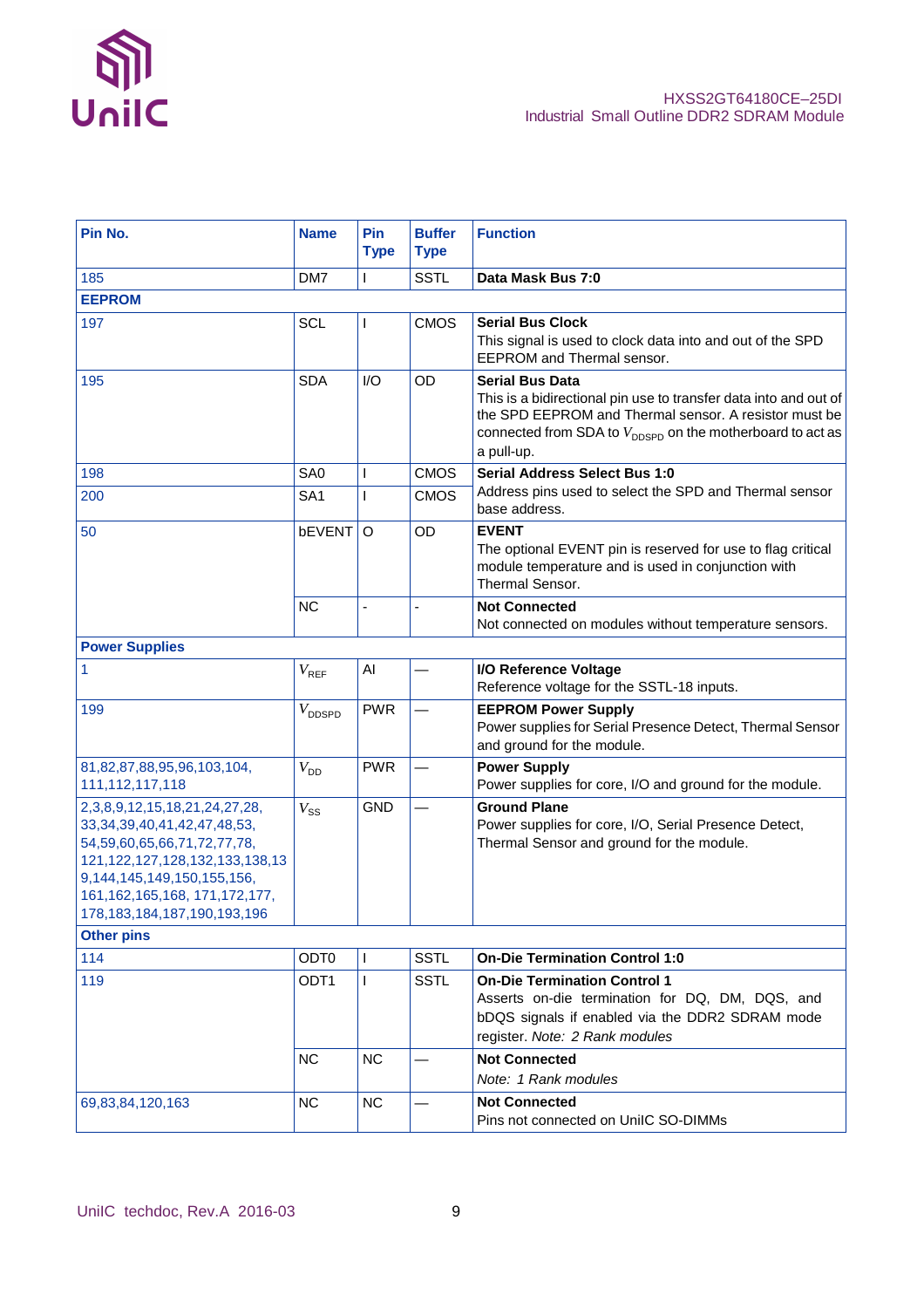

|                     | TABLE6                                      |
|---------------------|---------------------------------------------|
|                     | <b>Abbreviations for pin Type</b>           |
| <b>Abbreviation</b> | <b>Description</b>                          |
|                     | Standard input-only pin. Digital levels.    |
| O                   | Output. Digital levels.                     |
| I/O                 | I/O is a bidirectional input/output signal. |
| $\mathsf{A}$        | Input. Analog levels.                       |
| <b>PWR</b>          | Power                                       |
| <b>GND</b>          | Ground                                      |
| NC                  | Not Connected                               |

|                     | <b>TABETA</b><br><b>Abbreviations for Buffer Type</b>                                                                                       |
|---------------------|---------------------------------------------------------------------------------------------------------------------------------------------|
| <b>Abbreviation</b> | <b>Description</b>                                                                                                                          |
| <b>SSTL</b>         | Serial Stub Terminated Logic (SSTL_18)                                                                                                      |
| LV-CMOS             | Low Voltage CMOS                                                                                                                            |
| <b>CMOS</b>         | <b>CMOS Levels</b>                                                                                                                          |
| OD                  | Open Drain. The corresponding pin has 2 operational states, active low and tri-state, and<br>allows multiple devices to share as a wire-OR. |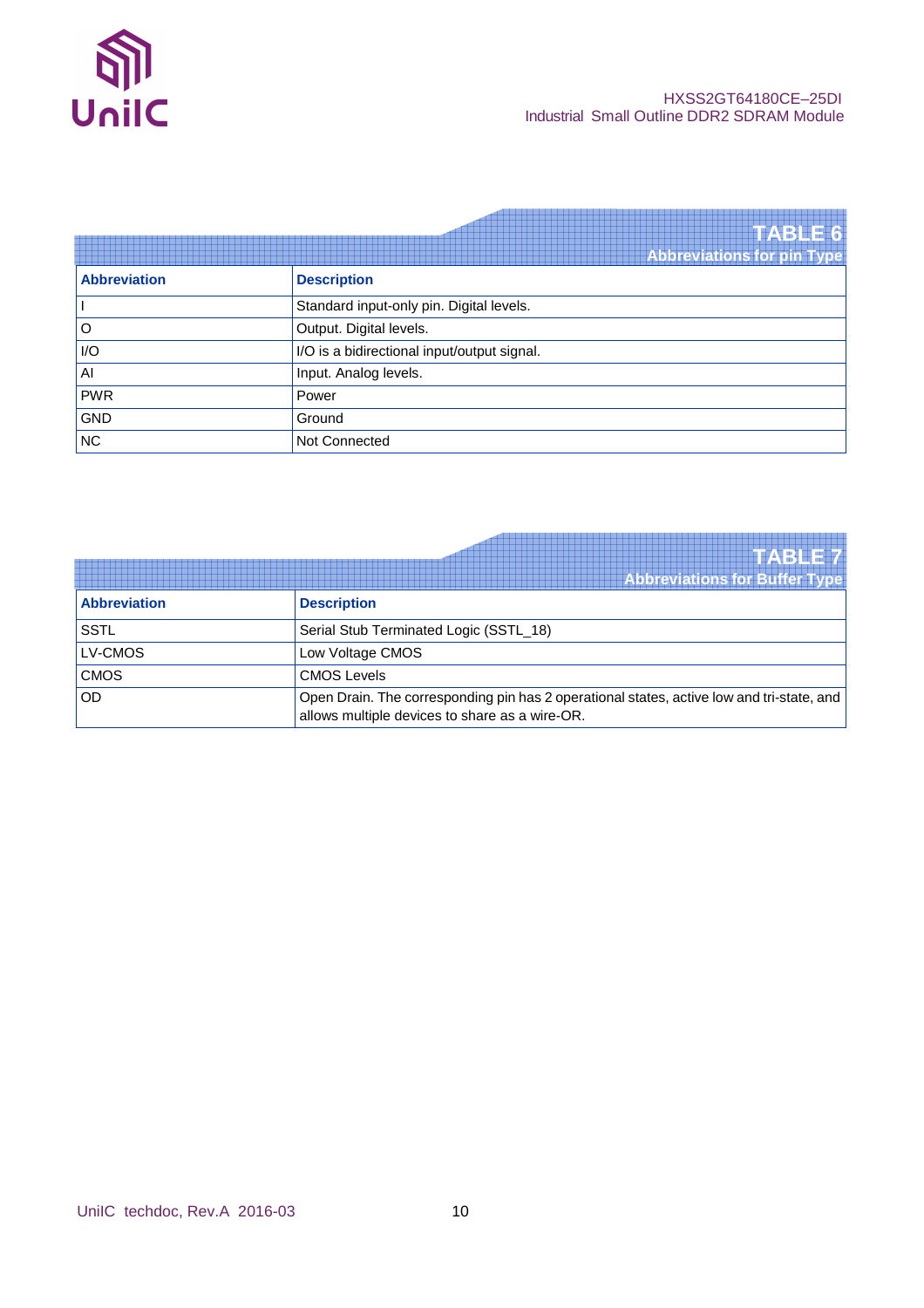

#### HXSS2GT64180CE–25DI Industrial Small Outline DDR2 SDRAM Module

#### **FIGURE 1 Pin Configuration SO-DIMM (200 pin)**

| $V_{REF}$ - Pin 001         | $V_{ss}$ - Pin 003             |   |        | Pin 004 - DQ4               | $-$ Pin 002 - $V_{\rm ss}$  |
|-----------------------------|--------------------------------|---|--------|-----------------------------|-----------------------------|
| DQ0 - Pin 005 -             | DQ1 - Pin 007-                 |   |        | - Pin 008 - Vss             | $-$ Pin 006 - DQ5           |
| $V_{\rm ss}$ - Pin 009 -    | DQS0 - Pin 011                 |   |        |                             | - Pin 010 - DM0             |
| DQS0 - Pin 013 -            |                                |   |        | - Pin 012 - Vss             | - Pin 014 - DQ6             |
| DQ2 - Pin 017 -             | $V_{\rm ss}$ - Pin 015         |   |        | - Pin 016 - DQ7             | $-$ Pin 018 - $V_{\rm ss}$  |
| $V_{\rm ss}$ - Pin 021 –    | DQ3 - Pin 019                  |   |        | - Pin 020 - DQ12            | - Pin 022 - DQ13            |
| DQ9 - Pin 025 -             | DQ8 - Pin 023                  |   |        | Pin $024 - V_{SS}$          | - Pin 026 - DM1             |
| DQS1 - Pin 029 -            | $V_{\rm ss}$ - Pin 027         |   |        | Pin 028 - $V_{\rm ss}$      | - Pin 030 - CK0             |
| $V_{\rm ss}$ - Pin 033      | DQS1 - Pin 031                 |   |        | - Pin 032 - CK0             | - Pin 034 - Vss             |
| DQ11 - Pin 037 -            | DQ10 - Pin 035                 |   |        | - Pin 036 - DQ14            | - Pin 038 - DQ15            |
|                             | $V_{\rm ss}$ - Pin 039 -       |   |        | – Pin 040 - Vss             |                             |
|                             |                                |   |        |                             |                             |
| $V_{\rm ss}$ - Pin 041      | DQ16 - Pin 043                 | F |        | - Pin 044 - DQ20            | - Pin 042 - Vss             |
| DQ17 - Pin 045              | $V_{SS}$ - Pin 047             | R | в      | - Pin 048 - V <sub>ss</sub> | - Pin 046 - DQ21            |
| DQS2 - Pin 049              | DQS2 - Pin 051                 | O | А      | - Pin 052 - DM2             | - Pin 050 - NC/EVENT        |
| $V_{\rm ss}$ - Pin 053 -    | DQ18 - Pin 055                 | N | с      | - Pin 056 - DQ22            | - Pin 054 - Vss             |
| DQ19 - Pin 057 -            | $V_{ss}$ - Pin 059             | т | κ      | - Pin 060 - Vss             | - Pin 058 - DQ23            |
| DQ24 - Pin 061              |                                | s | s<br>п |                             | - Pin 062 - DQ28            |
| $V_{\rm ss}$ - Pin 065      | DQ25 - Pin 063                 | 1 | D      | - Pin 064 - DQ29            | - Pin 066 - Vss             |
| <b>NC - Pin 069</b>         | DM3 - Pin 067                  | D | E      | - Pin 068 - DQS3            | - Pin 070 - DQS3            |
| DQ26 - Pin 073              | $V_{SS}$ - Pin 071             | F |        | - Pin 072 - Vss             | - Pin 074 - DQ30            |
| $V_{\rm SS}$ - Pin 077      | DQ27 - Pin 075                 |   |        | - Pin 076 - DQ31            | - Pin 078 - Vss             |
| V <sub>DD</sub> - Pin 081 - | CKE0 - Pin 079                 |   |        | - Pin 080 - NC/CKE1         | – Pin 082 - V <sub>DD</sub> |
| NC/BA2 - Pin 085            | <b>NC - Pin 083</b>            |   |        | - Pin 084 - NC              | - Pin 086 - NC/A14          |
| A12 - Pin 089 -             | $V_{DD}$ - Pin 087             |   |        | Pin 088 - V <sub>pp</sub>   | - Pin 090 - A11             |
| A8 - Pin 093 -              | A9 - Pin 091                   |   |        | - Pin 092 - A7              | - Pin 094 - A6              |
| A5 - Pin 097                | V <sub>DD</sub> - Pin 095      |   |        | – Pin 096 - V <sub>DD</sub> | - Pin 098 - A4              |
| A1 - Pin 101 -              | A3 - Pin 099                   |   |        | - Pin 100 - A2              | - Pin 102 - A0              |
| A10/AP - Pin 105            | $V_{DD}$ - Pin 103             |   |        | - Pin 104 - V <sub>pp</sub> | - Pin 106 - BA1             |
| WE - Pin 109                | BA0 - Pin 107 -                |   |        | – Pin 108 - RAS             | - Pin 110 - S0              |
| CAS - Pin 113 -             | $V_{DD}$ - Pin 111             |   |        | - Pin 112 - V <sub>pp</sub> | - Pin 114 - ODT0            |
| $V_{DD}$ - Pin 117 -        | NC/S1 - Pin 115                |   |        | - Pin 116 - NC/A13          | - Pin 118 - V <sub>pp</sub> |
| $V_{\rm ss}$ - Pin 121 -    | NC/ODT1 - Pin 119              |   |        | - Pin 120 - NC              | - Pin 122 - Vss             |
| DQ33 - Pin 125              | DQ32 - Pin 123                 |   |        | - Pin 124 - DQ36            | - Pin 126 - DQ37            |
| DQS4 - Pin 129              | $V_{\rm ss}$ - Pin 127         |   |        | - Pin 128 - Vss             | - Pin 130 - DM4             |
| $V_{\rm ss}$ - Pin 133 -    | DQS4 - Pin 131                 |   |        | - Pin 132 - V <sub>ss</sub> | - Pin 134 - DQ38            |
| DQ35 - Pin 137 -            | DQ34 - Pin 135                 |   |        | - Pin 136 - DQ39            | - Pin 138 - Vss             |
| DQ40 - Pin 141              | $V_{\rm SS}$ - Pin 139         |   |        | - Pin 140 - DQ44            | - Pin 142 - DQ45            |
| $V_{\rm ss}$ - Pin 145 -    | DQ41 - Pin 143                 |   |        | Pin 144 - Vss               | - Pin 146 - DQS5            |
| $V_{\rm ss}$ - Pin 149      | DM5 - Pin 147                  |   |        | Pin 148 - DQS5              | - Pin 150 - Vss             |
|                             | DQ42 - Pin 151                 |   |        | - Pin 152 - DQ46            |                             |
| DQ43 - Pin 153              | $V_{\rm ss}$ - Pin 155         |   |        | $-$ Pin 156 - $V_{\rm ss}$  | - Pin 154 - DQ47            |
| DQ48 - Pin 157 =            | DQ49 - Pin 159                 |   |        | Pin 160 - DQ53              | - Pin 158 - DQ52            |
| $V_{ss}$ - Pin 161 -        | NC - Pin 163                   |   |        | Pin 164 - CK1               | - Pin 162 - Vss             |
| $V_{\rm ss}$ - Pin 165      | DOS6 - Pin 167                 |   |        | Pin 168 - Vss               | - Pin 166 - CK1             |
| DQS6 - Pin 169              | $V_{SS}$ - Pin 171 $-$         |   |        | Pin 172 - Vss               | - Pin 170 - DM6             |
| DQ50 - Pin 173 -            | DQ51 - Pin 175-                |   |        | Pin 176 - DQ55              | Pin 174 - DQ54              |
| $V_{\rm ss}$ - Pin 177 –    | DQ56 - Pin 179-                |   |        | Pin 180 - DQ60              | Pin 178 - Vss               |
| DQ57 - Pin 181 =            | $V_{\rm ss}$ - Pin 183         |   |        | Pin $184 - V_{ss}$          | Pin 182 - DQ61              |
| DM7 - Pin 185 =             | Vss - Pin 187                  |   |        | Pin 188 - DQS7              | Pin 186 - DQS7              |
| DQ58 - Pin 189 -            | DQ59 - Pin 191                 |   |        | Pin 192 - DQ62              | Pin 190 - $V_{ss}$          |
| $V_{\rm ss}$ - Pin 193 $-$  | SDA - Pin 195                  |   |        | Pin 196 - Vss               | Pin 194 - DQ63              |
| SCL - Pin 197 -             | V <sub>DD</sub> SPD - Pin 199- |   |        | Pin 200 - SA1               | Pin 198 - SA0               |
|                             |                                |   |        |                             |                             |

**MPPT0140**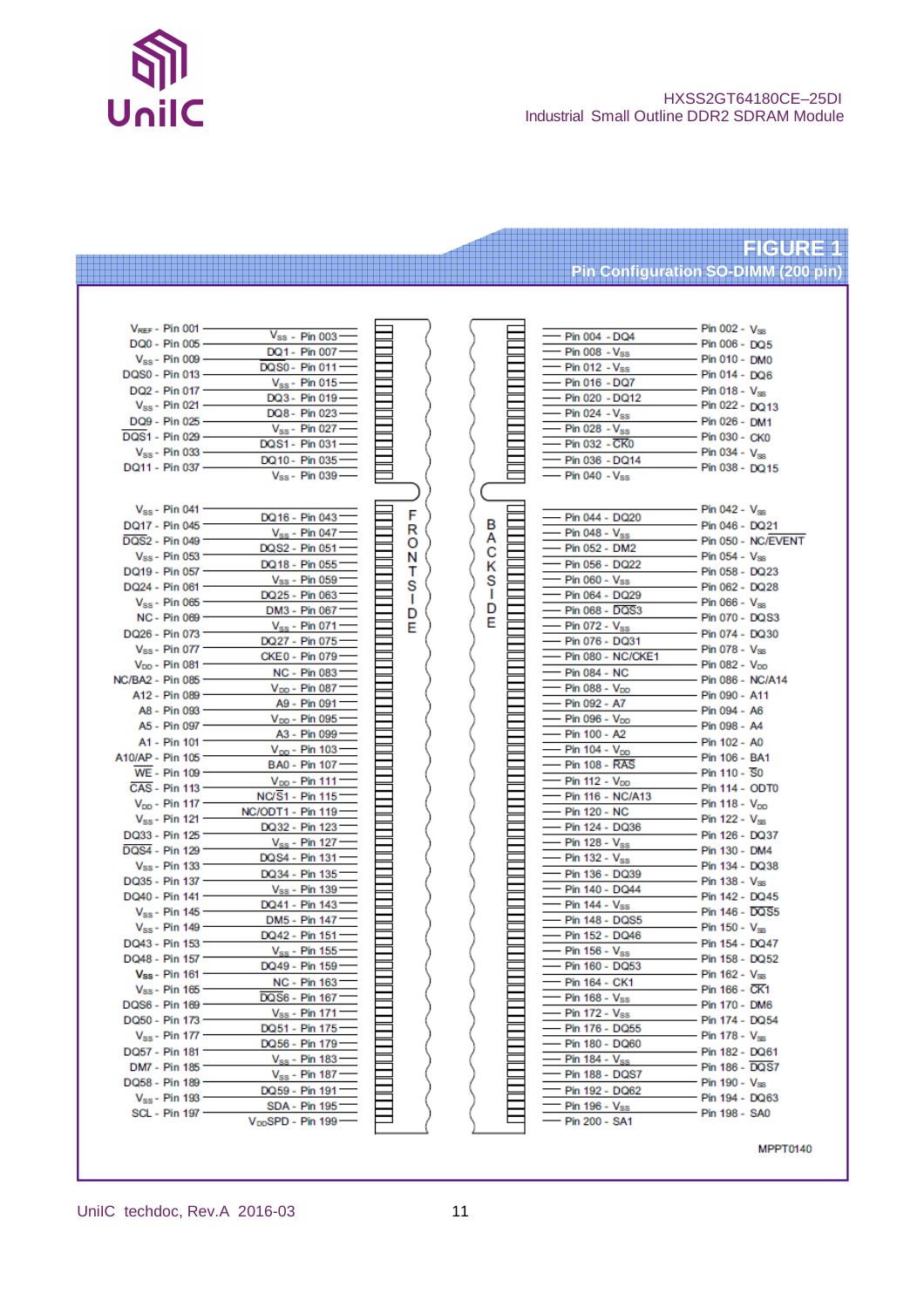

## 3 Electrical Characteristics

This chapter contains speed grade definition, AC timing parameter and ODT tables.

### 3.1 Absolute Maximum Ratings

**Attention: Stresses greater than those listed under "Absolute Maximum Ratings" may cause permanent damage to the device. This is a stress rating only and functional operation of the device at these or any other conditions above those indicated in the operational sections of this specification is not implied. Exposure to absolute maximum rating conditions for extended periods may affect reliability.**

|                      |                                                             |               |        |             | TABLE 8<br><b>Absolute Maximum Ratings</b> |
|----------------------|-------------------------------------------------------------|---------------|--------|-------------|--------------------------------------------|
| <b>Symbol</b>        | <b>Parameter</b>                                            | <b>Rating</b> |        | <b>Unit</b> | <b>Note</b>                                |
|                      |                                                             | Min.          | Max.   |             |                                            |
| $V_{DD}$             | Voltage on $V_{DD}$ pin relative to $V_{SS}$                | $-1.0$        | $+2.3$ |             | 1)                                         |
| $V_{DDQ}$            | Voltage on $V_{DDO}$ pin relative to $V_{SS}$               | $-0.5$        | $+2.3$ |             |                                            |
| $V_{\text{DDL}}$     | Voltage on $V_{\text{DDL}}$ pin relative to $V_{\text{SS}}$ | $-0.5$        | $+2.3$ |             |                                            |
| $V_{IN}$ , $V_{OUT}$ | Voltage on any pin relative to $V_{SS}$                     | $-0.5$        | $+2.3$ |             |                                            |

1) When  $V_{DD}$  and  $V_{DDQ}$  and  $V_{DDL}$  are less than 500 mV;  $V_{REF}$  may be equal to or less than 300 mV.

|                                           |               |                              |        |     | <b>HABLE!</b><br><b>Environmental Requirements</b> |
|-------------------------------------------|---------------|------------------------------|--------|-----|----------------------------------------------------|
| <b>Parameter</b>                          | <b>Symbol</b> | <b>Unit</b><br><b>Values</b> |        |     | <b>Note</b>                                        |
|                                           |               | Min.                         | Max.   |     |                                                    |
| Operating temperature (ambient)           | $1$ OPR       | 0                            | $+65$  | ℃   |                                                    |
| Storage Temperature                       | $1$ STG       | $-50$                        | $+100$ | °C  |                                                    |
| Barometric Pressure (operating & storage) | PBar          | +69                          | $+105$ | kPa | $\mathbf{2}$                                       |

1) Storage Temperature is the case surface temperature on the center/top side of the DRAM.

2) Up to 3000 m.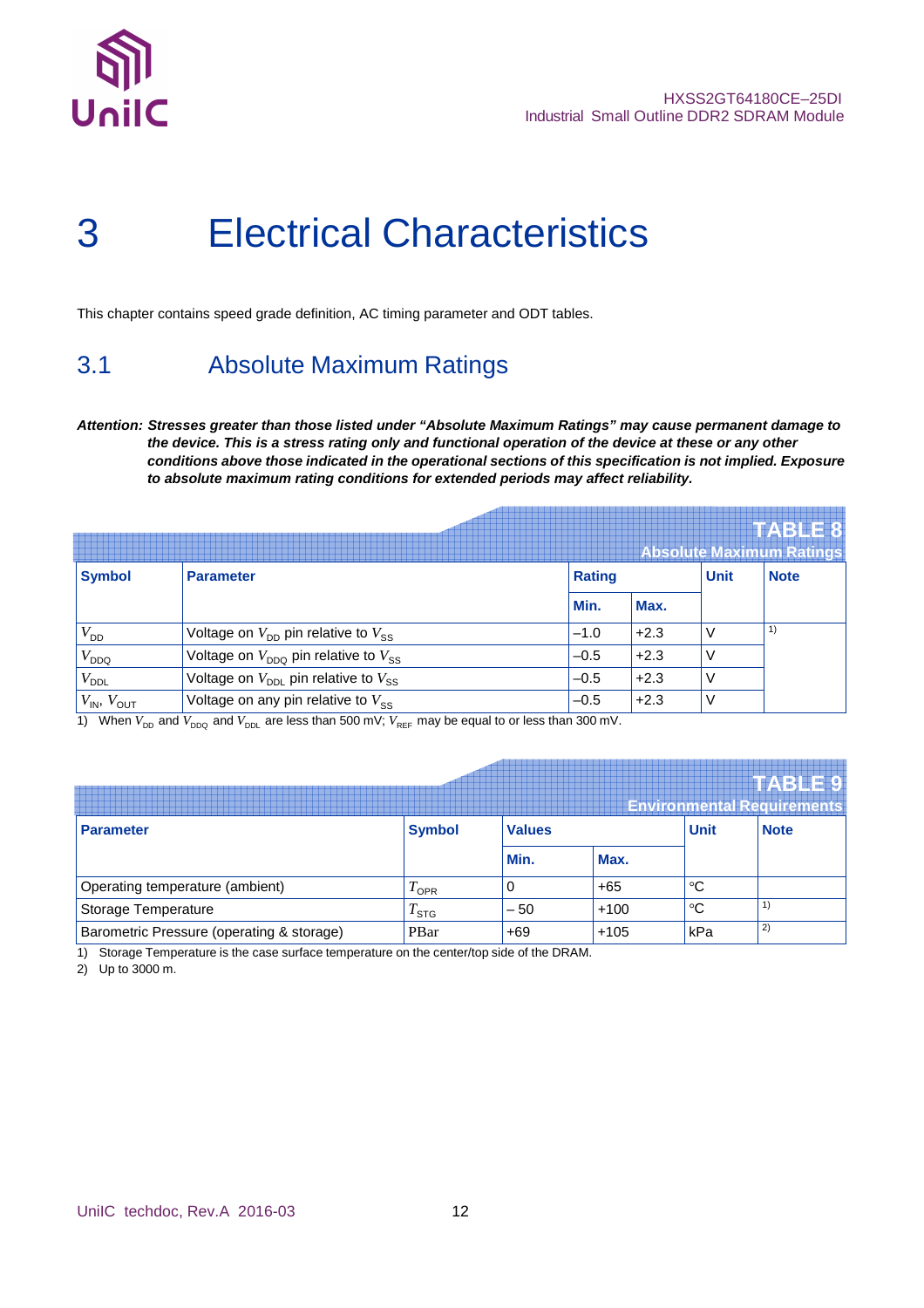

|                   |                                                                                               |               |      |             | <b>TTABLE 10</b><br><b>DRAM Component Operating Temperature Range</b> |  |  |
|-------------------|-----------------------------------------------------------------------------------------------|---------------|------|-------------|-----------------------------------------------------------------------|--|--|
| <b>Symbol</b>     | <b>Parameter</b>                                                                              | <b>Rating</b> |      | <b>Unit</b> | <b>Note</b>                                                           |  |  |
|                   |                                                                                               | Min.          | Max. |             |                                                                       |  |  |
| $I_{\text{CASE}}$ | <b>Operating Temperature</b>                                                                  | -40           | ' 95 | °C          | 1)2)3)4)                                                              |  |  |
|                   | 1) Operating Temperature is the case surface temperature on the center / top side of the DRAM |               |      |             |                                                                       |  |  |

1) Operating Temperature is the case surface temperature on the center / top side of the DRAM.

2) The operating temperature ranges are the temperatures where all DRAM specification will be supported. During operation, the DRAM case temperature must be maintained between -40 ~ 95 °C under all other specification parameters.

3) Above 85 °C the Auto-Refresh command interval has to be reduced to  $t_{\text{per}}= 3.9 \,\mu s$ 

4) When operating this product in the 85 °C to 95 °C T<sub>CASE</sub> temperature range, the High Temperature Self Refresh has to be enabled by setting EMR(2) bit A7 to "1". When the High Temperature Self Refresh is enabled there is an increase of  $I_{DD6}$  by approximately 50%

### 3.2 Operating Conditions

#### **TABLE 11 Supply Voltage Levels and AC / DC Operating Conditions Parameter Symbol Values Unit Note Min. Typ. Max.** Device Supply Voltage  $|V_{DD}|$  1.7  $|1.8|$  1.9  $|V_{DD}|$ Output Supply Voltage  $|V_{DDQ}|$  1.7  $|1.8|$  1.9  $|V|$ 1)  $I$  Input Reference Voltage  $V_{REF}$   $0.49 \times V_{DDQ}$   $0.5 \times V_{DDQ}$   $0.51 \times V_{DDQ}$   $V$ 2) SPD Supply Voltage  $|V_{\text{DOSPD}}|$  1.7  $|-$  3.6  $|V|$ DC Input Logic High  $V_{\text{IH(DC)}}$   $V_{\text{REF}}$  + 0.125  $V_{\text{DDQ}}$  + 0.3  $V$ DC Input Logic Low  $|V_{\text{IL (DC)}}|$  – 0.30  $| |V_{\text{REF}}$  – 0.125  $|V$ AC Input Logic High  $|V_{\text{IH(AC)}}| = |V_{\text{REF}} + 0.200| - |V_{\text{DDQ}} + V_{\text{PEAK}}|$ AC Input Logic Low  $V_{\text{IL (AC)}}$   $V_{SSQ} - V_{PEAK}$   $\left| \begin{array}{ccc} - & & |V_{REF} -0.200 \\ \end{array} \right|$  V In / Output Leakage Current *I*  $\begin{array}{|c|c|c|c|c|}\hline \end{array} \hspace{1.2cm} \begin{array}{|c|c|c|c|}\hline \end{array} \hspace{1.2cm} \begin{array}{|c|c|c|c|}\hline \end{array} \hspace{1.2cm} \begin{array}{|c|c|c|}\hline \end{array} \hspace{1.2cm} \begin{array}{|c|c|c|}\hline \end{array} \hspace{1.2cm} \begin{array}{|c|c|c|}\hline \end{array} \hspace{1.2cm} \begin{array}{|c|c|c|}\hline \end{array} \hspace{1.2cm} \begin{array}{|c|c$ 3)

1) Under all conditions,  $V_{DDQ}$  must be less than or equal to  $V_{DD}$ 

2) Peak to peak AC noise on  $V_{REF}$  may not exceed  $\pm 2\%$   $V_{REF}$  (DC).  $V_{REF}$  is also expected to track noise in  $V_{DDQ}$ .

3) Input voltage for any connector pin under test of  $0 \vee \leq V_{\text{IN}} \leq V_{\text{DDQ}} + 0.3 \vee$ ; all other pins at 0 V. Current is per pin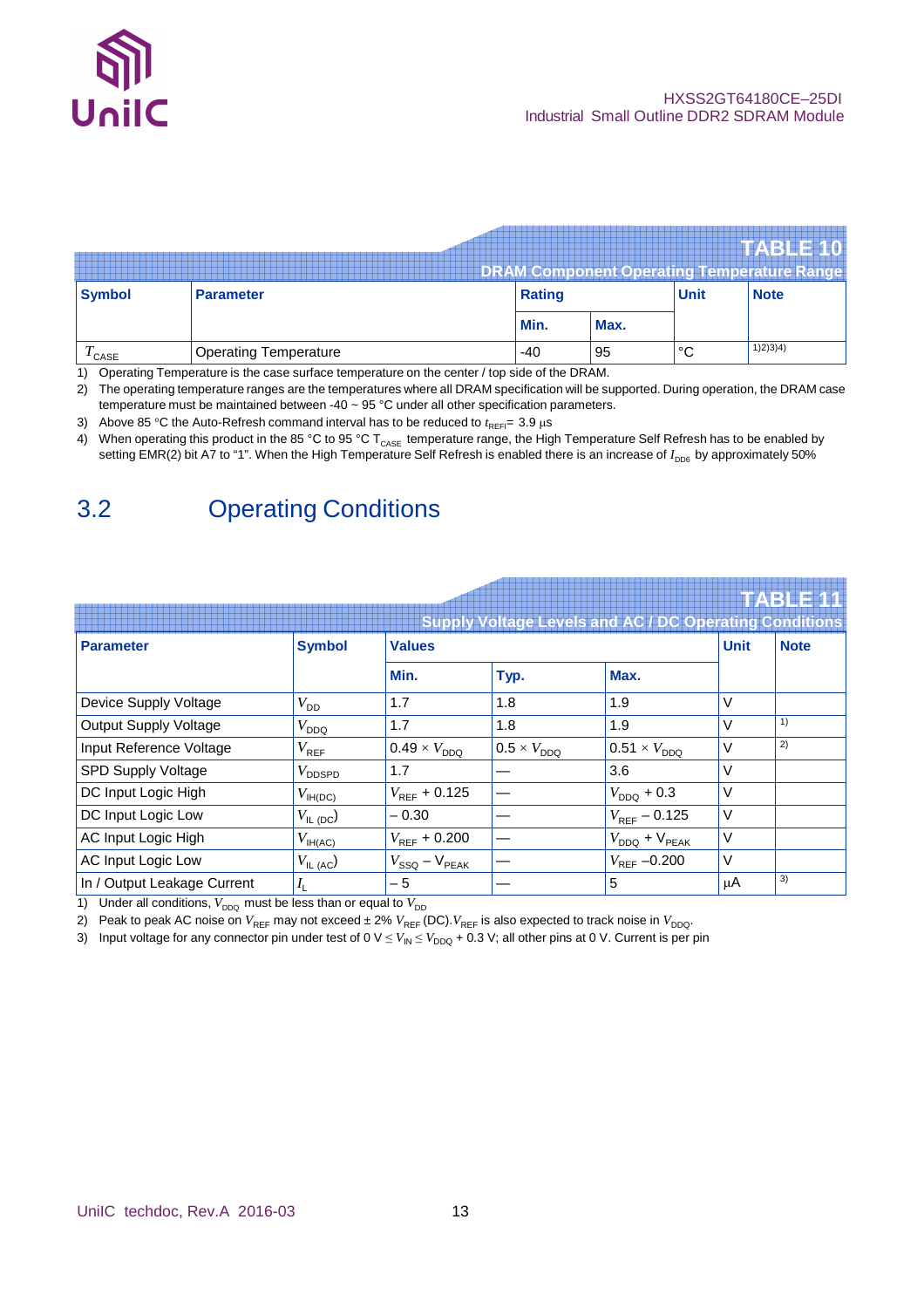

## 3.3 Speed Grade Definitions

|                                |            |                  |                  |                 |             | <b>TABLE 12</b>               |
|--------------------------------|------------|------------------|------------------|-----------------|-------------|-------------------------------|
|                                |            |                  |                  |                 |             | <b>Speed Grade Definition</b> |
| <b>Speed Grade</b>             |            |                  | <b>DDR2-800D</b> |                 | <b>Unit</b> | <b>Note</b>                   |
| <b>UnilC Sort Name</b>         |            |                  | $-25D$           |                 |             |                               |
| <b>CAS-RCD-RP latencies</b>    |            |                  | $5 - 5 - 5$      | $t_{\text{CK}}$ |             |                               |
| <b>Parameter</b>               |            | <b>Symbol</b>    | Min.             | Max.            |             |                               |
| <b>Clock Period</b>            | $@$ CL = 3 | $t_{CK}$         | 5                | 8               | ns          | 1)2)3)4)                      |
|                                | $@$ CL = 4 | $t_{CK}$         | 3.75             | 8               | ns          | 1)2)3)4)                      |
|                                | $@$ CL = 5 | $t_{CK}$         | 2.5              | 8               | ns          | 1)2)3)4)                      |
|                                | $@$ CL = 6 | $t_{CK}$         | 2.5              | 8               | ns          | 1)2)3)4)                      |
| Row Active Time                |            | $t_{\text{RAS}}$ | 45               | 70 <sub>k</sub> | ns          | 1)2)3)4)5)                    |
| Row Cycle Time<br>$t_{\sf RC}$ |            |                  | 57.5             |                 | ns          | 1)2)3)4)                      |
| RAS-CAS-Delay                  |            | $t_{\sf RCD}$    | 12.5             |                 | ns          | 1)2)3)4)                      |
| Row Precharge Time             |            | $t_{\sf RP}$     | 12.5             |                 | ns          | 1)2)3)4)                      |

1) Timings are guaranteed with CK/bCK differential Slew Rate of 2.0 V/ns. For DQS signals timings are guaranteed with a differential Slew Rate of 2.0 V/ns in differential strobe mode and a Slew Rate of 1 V/ns in single ended mode.

2) The CK/bCK input reference level (for timing reference to CK/bCK) is the point at which CK and bCK cross. The DQS /bDQS, RDQS / bRDQS, input reference level is the crosspoint when in differential strobe mode.

3) Inputs are not recognized as valid until VREF stabilizes. During the period before VREF stabilizes, CKE = 0.2 x VDDQ

4) The output timing reference voltage level is VTT.

5) tRAS.MAX is calculated from the maximum amount of time a DDR2 device can operate without a refresh command which is equal to 9 x tREFI.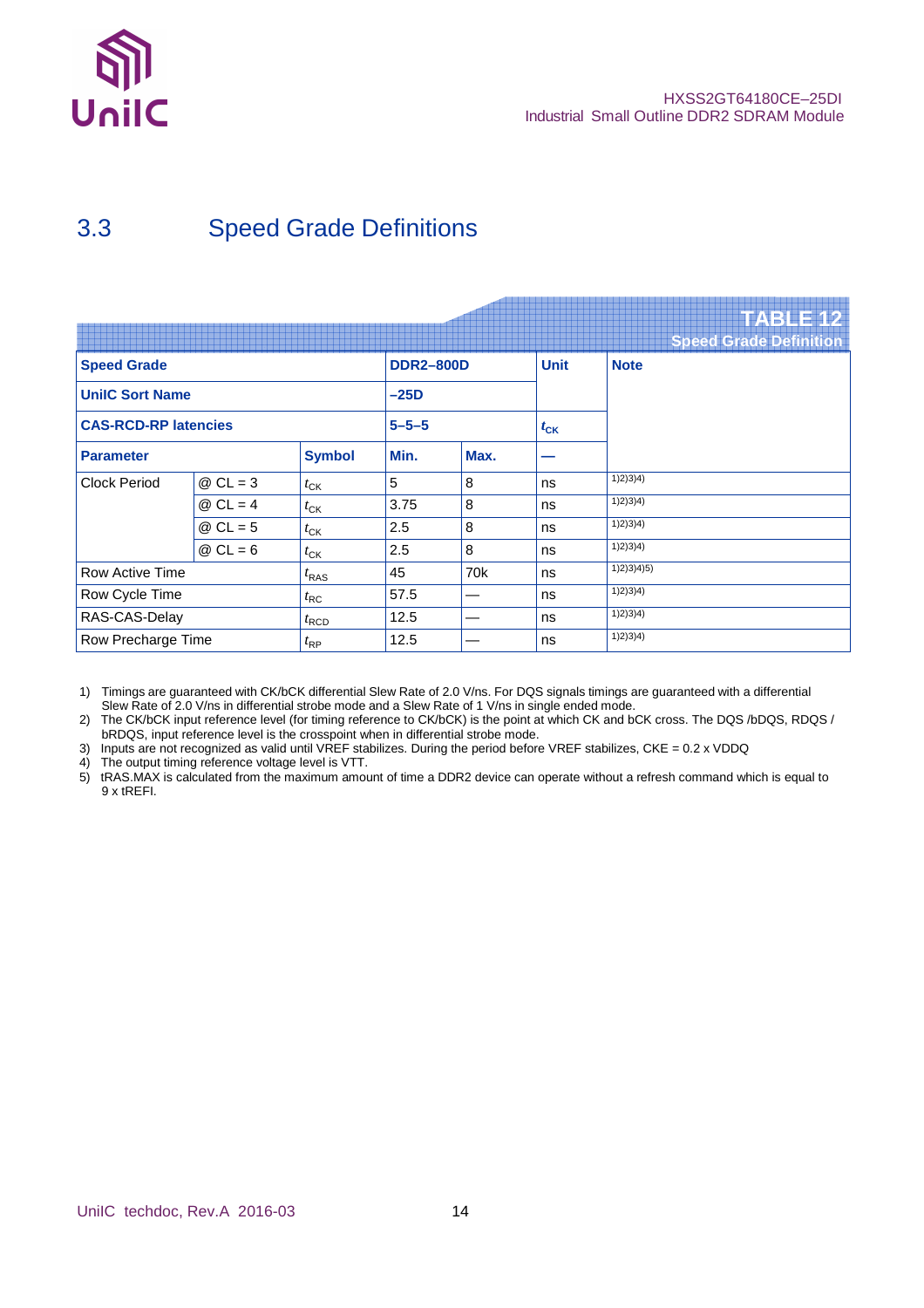

## 3.4 Component AC Timing Parameters

|                                                                     |                                 |                                                         |                   |                     | <b>TABLE 18</b>                                                  |
|---------------------------------------------------------------------|---------------------------------|---------------------------------------------------------|-------------------|---------------------|------------------------------------------------------------------|
|                                                                     |                                 |                                                         |                   |                     | <b>DRAM Component Timing Parameter by Speed Grade - DDR2-800</b> |
| <b>Parameter</b>                                                    | <b>Symbol</b>                   | <b>DDR2-800</b>                                         |                   | <b>Unit</b>         | Note <sup>1</sup> 2 <sup>3</sup>                                 |
|                                                                     |                                 | Min.                                                    | Max.              |                     | (4)5(6)7                                                         |
| DQ output access time from CK / bCK                                 | $t_{AC}$                        | $-400$                                                  | $+400$            | ps                  | 8)                                                               |
| <b>bCAS</b> to bCAS command delay                                   | $t_{\text{CCD}}$                | 2                                                       |                   | nCK                 |                                                                  |
| Average clock high pulse width                                      | $t_{\text{CH}.\text{AVG}}$      | 0.48                                                    | 0.52              | $t_{\text{CK.AVG}}$ | 9)10)                                                            |
| Average clock period                                                | $t_{CK.AVG}$                    | 2500                                                    | 8000              | ps                  |                                                                  |
| CKE minimum pulse width (high and<br>low pulse width)               | $t_{\text{CKE}}$                | 3                                                       |                   | nCK                 | 11)                                                              |
| Average clock low pulse width                                       | $t_{\text{CL}.\text{AVG}}$      | 0.48                                                    | 0.52              | $t_{\text{CK.AVG}}$ | 9)10)                                                            |
| Auto-Precharge write recovery +<br>precharge time                   | $t_{\text{DAL}}$                | $WR + t_{nRP}$                                          |                   | nCK                 | 12)13)                                                           |
| Minimum time clocks remain ON after<br>CKE asynchronously drops LOW | $t_{\text{DELAY}}$              | $t_{\text{IS}} + t_{\text{CK AVG}}$<br>+ $t_{\text{H}}$ |                   | ns                  |                                                                  |
| DQ and DM input hold time                                           | $t_{\text{DH.BASE}}$            | 125                                                     |                   | ps                  | 14)18)19)                                                        |
| DQ and DM input pulse width for each<br>input                       | $t_{\text{DIPW}}$               | 0.35                                                    |                   | $t_{\text{CK.AVG}}$ |                                                                  |
| DQS input high pulse width                                          | $t_{\text{DQSH}}$               | 0.35                                                    |                   | $t_{\text{CK.AVG}}$ |                                                                  |
| DQS output access time from CK / bCK                                | $t_{\text{DQSCK}}$              | $-350$                                                  | $+350$            | ps                  | 8)                                                               |
| DQS input low pulse width                                           | $t_{\text{DQSL}}$               | 0.35                                                    |                   | $t_{CK.AVG}$        |                                                                  |
| DQS-DQ skew for DQS & associated<br>DQ signals                      | $t_{\text{DOSQ}}$               |                                                         | 200               | ps                  | 15)                                                              |
| DQS latching rising transition to<br>associated clock edges         | $t_{\text{DQSS}}$               | $-0.25$                                                 | $+0.25$           | $t_{CK,AVG}$        | 16)                                                              |
| DQ and DM input setup time                                          | $t_{\text{DS.BASE}}$            | 50                                                      |                   | ps                  | 17) 18) 19)                                                      |
| DQS falling edge hold time from CK                                  | $t_{\text{DSH}}$                | 0.2                                                     |                   | $t_{\text{CK.AVG}}$ | 16)                                                              |
| DQS falling edge to CK setup time                                   | $t_{\text{DSS}}$                | 0.2                                                     |                   | $t_{CK.AVG}$        | 16)                                                              |
| Four Activate Window for 1KB page<br>size products                  | $t_{\text{FAW}}$                | 35                                                      |                   | ns                  | 34)                                                              |
| Four Activate Window for 2KB page<br>size products                  | $t_{\rm FAW}$                   | 45                                                      |                   | ns                  | 34)                                                              |
| CK half pulse width                                                 | $t_{\text{HP}}$                 | $Min(t_{CH.ABS},$<br>$t_{\text{CL.ABS}}$                |                   | ps                  | 20)                                                              |
| Data-out high-impedance time from<br>CK/bCK                         | $t_{\text{HZ}}$                 |                                                         | $t_{\rm AC, MAX}$ | ps                  | 8)21)                                                            |
| Address and control input hold time                                 | $t_{\mathsf{IH}.\mathsf{BASE}}$ | 250                                                     |                   | ps                  | 22)24)                                                           |
| Control & address input pulse width<br>for each input               | $t_{IPW}$                       | 0.6                                                     |                   | $t_{CK.AVG}$        |                                                                  |
| Address and control input setup time                                | $t_{\text{IS.BASE}}$            | 175                                                     |                   | ps                  | 23)24)                                                           |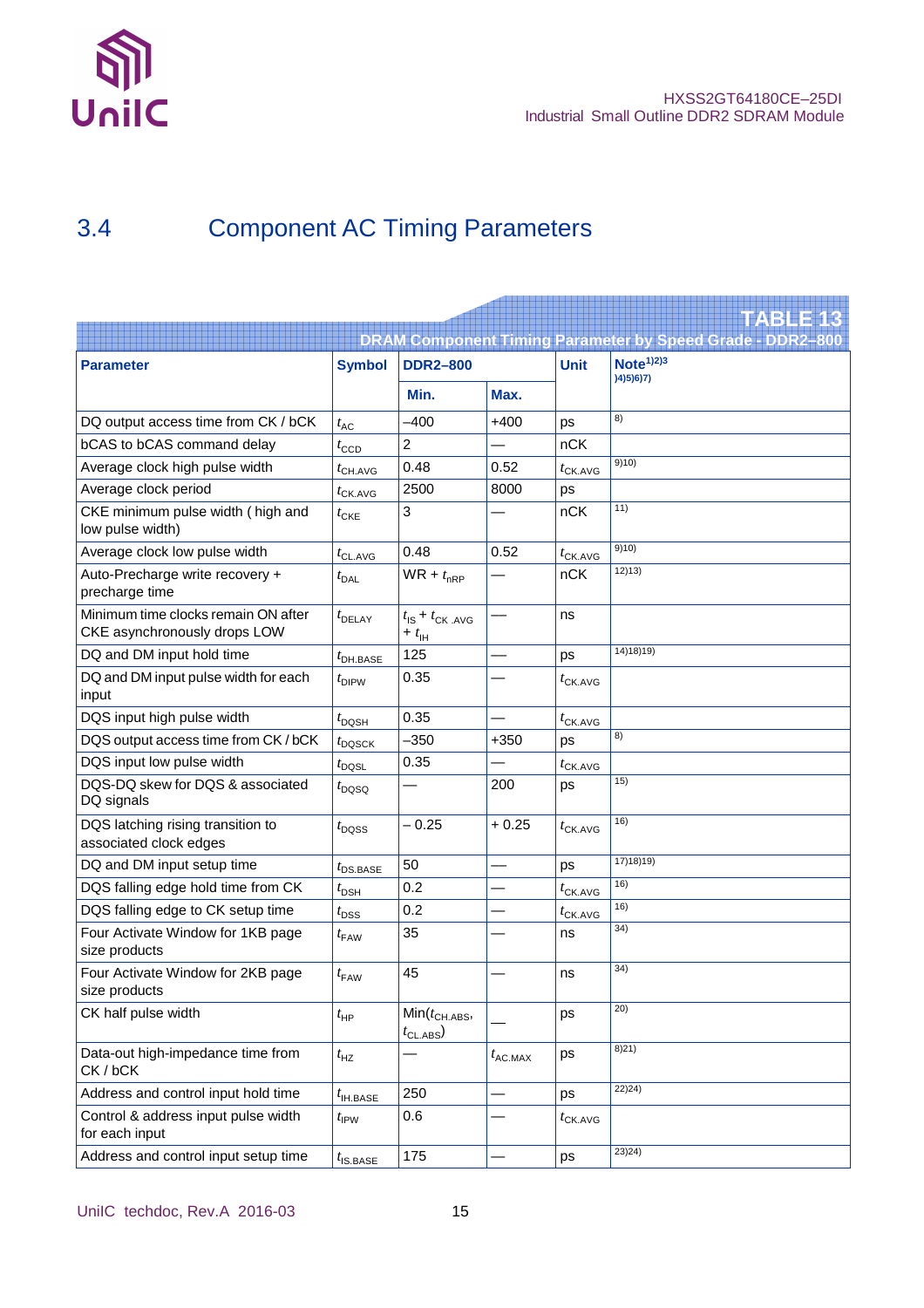

| <b>Parameter</b>                                                   | <b>Symbol</b>       | <b>DDR2-800</b>                  |                   |                     |         | <b>Unit</b> | Note <sup>1</sup> 2 <sup>3</sup><br>(4)5(6)7 |  |
|--------------------------------------------------------------------|---------------------|----------------------------------|-------------------|---------------------|---------|-------------|----------------------------------------------|--|
|                                                                    |                     | Min.                             | Max.              |                     |         |             |                                              |  |
| DQ low impedance time from CK/bCK                                  | $t_{\text{LZ,}DQ}$  | 2 $\times$ $t_{\rm AC. MIN}$     | $t_{\rm AC, MAX}$ | ps                  | 8)21)   |             |                                              |  |
| DQS/DQS low-impedance time from<br>CK/bCK                          | $t_{\text{LZ,DQS}}$ | $t_{\text{AC}}$ MIN              | $t_{\rm AC, MAX}$ | ps                  | 8)21)   |             |                                              |  |
| MRS command to ODT update delay                                    | $t_{\text{MOD}}$    | 0                                | 12                | ns                  | 34)     |             |                                              |  |
| Mode register set command cycle<br>time                            | $t_{\mathsf{MRD}}$  | $\overline{2}$                   |                   | nCK                 |         |             |                                              |  |
| OCD drive mode output delay                                        | $t_{\text{OIT}}$    | 0                                | 12                | ns                  | 34)     |             |                                              |  |
| DQ/DQS output hold time from DQS                                   | $t_{\text{QH}}$     | $t_{\text{HP}} - t_{\text{QHS}}$ |                   | ps                  | 25)     |             |                                              |  |
| DQ hold skew factor                                                | $t_{\text{QHS}}$    |                                  | 300               | ps                  | 26)     |             |                                              |  |
| Average periodic refresh Interval                                  | $t_{\sf REFI}$      |                                  | 7.8               | μS                  | 27)28   |             |                                              |  |
|                                                                    |                     |                                  | 3.9               | μS                  | 27) 29) |             |                                              |  |
| Auto-Refresh to Active/Auto-Refresh<br>command period              | $t_{\text{RFC}}$    | 127.5                            |                   | ns                  | 30)     |             |                                              |  |
| Read preamble                                                      | $t_{RPRE}$          | 0.9                              | 1.1               | $t_{\text{CK.AVG}}$ | 31)32)  |             |                                              |  |
| Read postamble                                                     | $t_{\sf R\sf{PST}}$ | 0.4                              | 0.6               | $t_{\text{CK.AVG}}$ | 31)33)  |             |                                              |  |
| Active to active command period for<br>1KB page size products      | $t_{\sf RRD}$       | 7.5                              |                   | ns                  | 34)     |             |                                              |  |
| Active to active command period for<br>2KB page size products      | $t_{\sf RRD}$       | 10                               |                   | ns                  | 34)     |             |                                              |  |
| Internal Read to Precharge command<br>delay                        | $t_{\sf RTP}$       | 7.5                              |                   | ns                  | 34)     |             |                                              |  |
| Write preamble                                                     | $t_{\text{WPRE}}$   | 0.35                             |                   | $t_{CK.AVG}$        |         |             |                                              |  |
| Write postamble                                                    | $t_{\text{WPST}}$   | 0.4                              | 0.6               | $t_{\text{CK.AVG}}$ |         |             |                                              |  |
| Write recovery time                                                | $t_{\text{WR}}$     | 15                               |                   | ns                  | 34)     |             |                                              |  |
| Internal write to read command delay                               | $t_{\text{WTR}}$    | 7.5                              |                   | ns                  | 34)35)  |             |                                              |  |
| Exit active power down to read<br>command                          | $t_{\mathsf{XARD}}$ | $\overline{c}$                   |                   | nCK                 |         |             |                                              |  |
| Exit active power down to read<br>command (slow exit, lower power) | $t_{\text{XARDS}}$  | $8 - AL$                         |                   | nCK                 |         |             |                                              |  |
| Exit precharge power-down to any<br>command                        | $t_{\sf XP}$        | 2                                |                   | nCK                 |         |             |                                              |  |
| Exit self-refresh to a non-read<br>command                         | $t_{\sf XSNR}$      | $t_{\text{RFC}}$ +10             |                   | ns                  | 34)     |             |                                              |  |
| Exit self-refresh to read command                                  | $t_{\sf XSRD}$      | 200                              |                   | nCK                 |         |             |                                              |  |
| Write command to DQS associated<br>clock edges                     | <b>WL</b>           | $RL - 1$                         |                   | nCK                 |         |             |                                              |  |

1)  $V_{DDQ} = 1.8 \text{ V} \pm 0.1 \text{ V}$ ;  $V_{DD} = 1.8 \text{ V} \pm 0.1 \text{ V}$ .

2) Timing that is not specified is illegal and after such an event, in order to guarantee proper operation, the DRAM must be powered down and then restarted through the specified initialization sequence before normal operation can continue.

3) Timings are guaranteed with CK/ bCK differential Slew Rate of 2.0 V/ns. For DQS signals timings are guaranteed with a differential Slew Rate of 2.0 V/ns in differential strobe mode and a Slew Rate of 1 V/ns in single ended mode.

4) The CK / bCK input reference level (for timing reference to CK / bCK) is the point at which CK and bCK cross. The DQS / bDQS, RDQS / b RDQS, input reference level is the crosspoint when in differential strobe mode.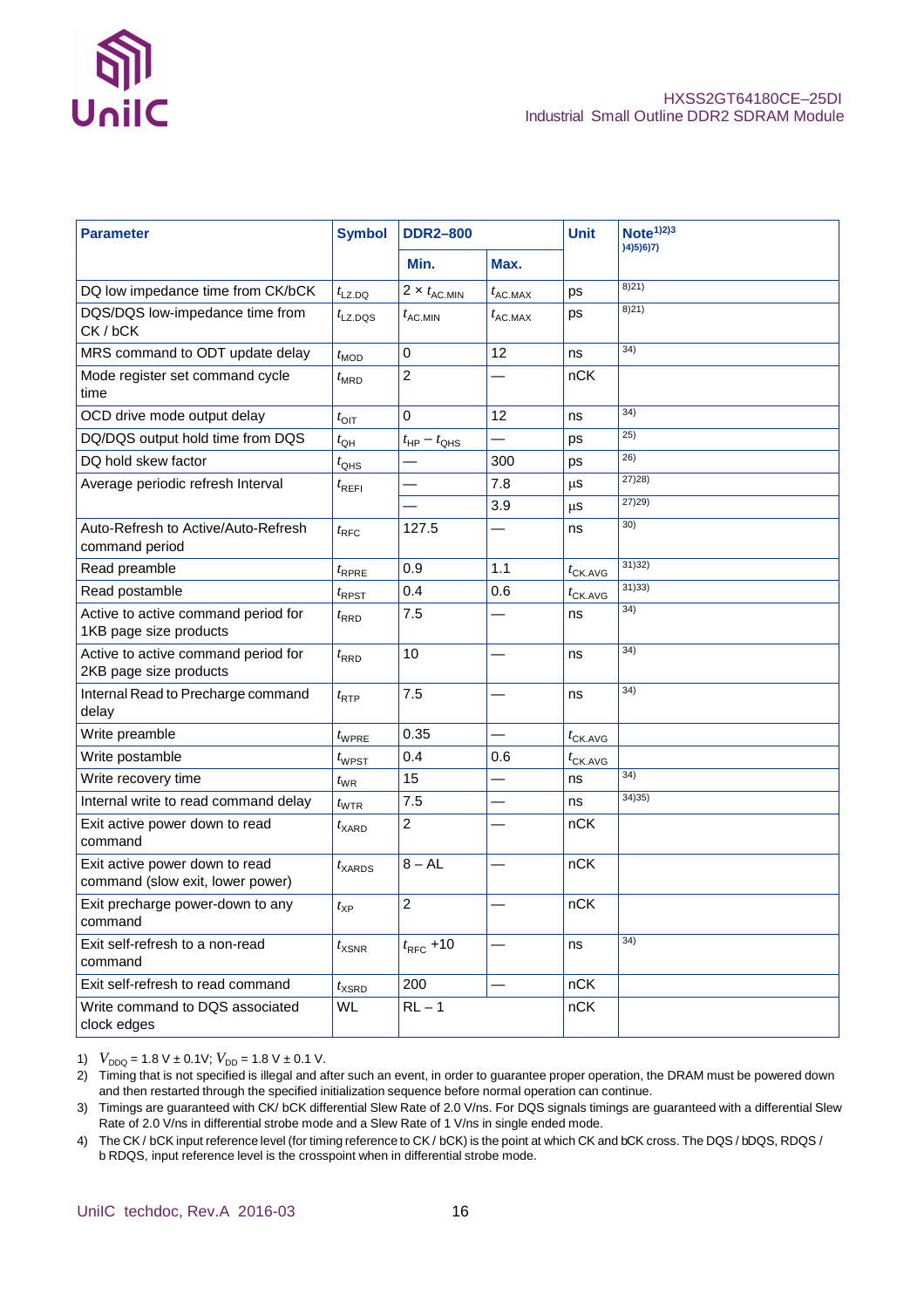

#### HXSS2GT64180CE–25DI Industrial Small Outline DDR2 SDRAM Module

- 5) Inputs are not recognized as valid until  $V_{\text{REF}}$  stabilizes. During the period before  $V_{\text{REF}}$  stabilizes, CKE = 0.2 x  $V_{\text{DDQ}}$  is recognized as low.
- 6) The output timing reference voltage level is  $V_{TT}$ .
- 7) New units, 't<sub>CKAVG</sub>' and 'nCK', are introduced in DDR2–667 and DDR2–800. Unit 't<sub>CKAVG</sub>' represents the actual t<sub>CKAVG</sub> of the input clock under operation. Unit 'nCK' represents one clock cycle of the input clock, counting the actual clock edges. Note that in DDR2–400 and DDR2–533, 't<sub>CK</sub>' is used for both concepts. Example: t<sub>XP</sub> = 2 [nCK] means; if Power Down exit is registered at Tm, an Active command may be registered at Tm + 2, even if (Tm + 2 - Tm) is 2 x  $t_{CK,AVG} + t_{ERR,2PER(Min)}$ .
- 8) When the device is operated with input clock jitter, this parameter needs to be derated by the actual  $t_{\text{ERR}(6-10\text{per})}$  of the input clock. (output deratings are relative to the SDRAM input clock.) For example, if the measured jitter into a DDR2–667 SDRAM has  $t_{\sf ERR(6-10PER).MIN}$  =  $-$  272  $p s$  and  $t_{\text{ERR}(6-10PER), MAX}$  = + 293 ps, then  $t_{\text{DQSCK.MIN(DERATED)}}$  =  $t_{\text{DQSCK.MIN}} - t_{\text{ERR}(6-10PER), MAX}$  = - 400 ps – 293 ps = – 693 ps and  $t$ <sub>DQSCK.MAX(DERATED)</sub> =  $t$ <sub>DQSCK.MAX</sub> –  $t$ <sub>ERR(6-10PER).MIN</sub> =  $400$  ps + 272 ps = + 672 ps. Similarly,  $t$ <sub>LZ.DQ</sub> for DDR2–667 derates to  $t$ <sub>LZ.DQ.MIN(DERATED)</sub>  $=$  - 900 ps – 293 ps = – 1193 ps and  $t_{\text{LZ-DO, MAX(DEFATED)}}$  = 450 ps + 272 ps = + 722 ps. (Caution on the MIN/MAX usage!)
- 9) Input clock jitter spec parameter. The jitter specified is a random jitter meeting a Gaussian distribution.
- 10) These parameters are specified per their average values, however it is understood that the relationship between the average timing and the absolute instantaneous timing holds all the times.
- 11)  $t_{CKE MIN}$  of 3 clocks means CKE must be registered on three consecutive positive clock edges. CKE must remain at the valid input level the entire time it takes to achieve the 3 clocks of registration. Thus, after any CKE transition, CKE may not transition from its valid level during the time period of  $t_{\text{IS}} + 2 \times t_{\text{CK}} + t_{\text{IH}}$ .
- 12) DAL = WR + RU{ $t_{RP}$ (ns) /  $t_{CK}$ (ns)}, where RU stands for round up. WR refers to the tWR parameter stored in the MRS. For  $t_{RP}$ , if the result of the division is not already an integer, round up to the next highest integer.  $t_{CK}$  refers to the application clock period. Example: For DDR2–533 at  $t_{CK}$  = 3.75 ns with  $t_{WR}$  programmed to 4 clocks.  $t_{DAL}$  = 4 + (15 ns / 3.75 ns) clocks = 4 + (4) clocks = 8 clocks.
- 13)  $t_{\text{DAL,ACK}}$  = WR [nCK] +  $t_{\text{nRP,nCK}}$  = WR + RU{ $t_{\text{RP}}$  [ps] /  $t_{\text{CK,AVG}}$ [ps] }, where WR is the value programmed in the EMR.
- 14) Input waveform timing  $t_{\text{DH}}$  with differential data strobe enabled MR[bit10] = 0, is referenced from the differential data strobe crosspoint to the input signal crossing at the  $V_{\text{H,DC}}$  level for a falling signal and from the differential data strobe crosspoint to the input signal crossing at the  $V_{\text{ILDC}}$  level for a rising signal applied to the device under test. DQS, DQS signals must be monotonic between  $V_{\text{ILDC MAX}}$  and *V*IH.DC.MIN. See **Figure 3**.
- 15)  $t_{\text{DOSG}}$ : Consists of data pin skew and output pattern effects, and p-channel to n-channel variation of the output drivers as well as output slew rate mismatch between DQS / bDQS and associated DQ in any given cycle.
- 16) These parameters are measured from a data strobe signal ((L/U/R)DQS / bDQS) crossing to its respective clock signal (CK / bCK) crossing. The spec values are not affected by the amount of clock jitter applied (i.e.  $t_{\text{JIT,PER}}$ ,  $t_{\text{JIT,CC}}$ , etc.), as these are relative to the clock signal crossing. That is, these parameters should be met whether clock jitter is present or not.
- 17) Input waveform timing  $t_{DS}$  with differential data strobe enabled MR[bit10] = 0, is referenced from the input signal crossing at the  $V_{\text{IHAC}}$  level to the differential data strobe crosspoint for a rising signal, and from the input signal crossing at the  $V_{\parallel\ \text{AC}}$  level to the differential data strobe crosspoint for a falling signal applied to the device under test. DQS, DQS signals must be monotonic between  $V_{\text{ii/DCMAX}}$  and  $V_{\text{bi/DCMMN}}$ . See **Figure 3**.
- 18) If  $t_{DS}$  or  $t_{DH}$  is violated, data corruption may occur and the data must be re-written with valid data before a valid READ can be executed.
- 19) These parameters are measured from a data signal ((L/U)DM, (L/U)DQ0, (L/U)DQ1, etc.) transition edge to its respective data strobe signal ((L/U/R)DQS / bDQS) crossing.
- 20)  $t_{HP}$  is the minimum of the absolute half period of the actual input clock.  $t_{HP}$  is an input parameter but not an input specification parameter. It is used in conjunction with  $t_{OHS}$  to derive the DRAM output timing  $t_{OH}$ . The value to be used for  $t_{OH}$  calculation is determined by the following equation;  $t_{HP}$  = MIN ( $t_{CH,ABS}$ ,  $t_{CL,ABS}$ ), where,  $t_{CH,ABS}$  is the minimum of the actual instantaneous clock high time;  $t_{CL,ABS}$  is the minimum of the actual instantaneous clock low time.
- 21)  $t_{HZ}$  and  $t_{LZ}$  transitions occur in the same access time as valid data transitions. These parameters are referenced to a specific voltage level which specifies when the device output is no longer driving  $(t_{HZ})$ , or begins driving  $(t_{LZ})$ .
- 22) input waveform timing is referenced from the input signal crossing at the  $V_{\text{lL,DC}}$  level for a rising signal and  $V_{\text{lH,DC}}$  for a falling signal applied to the device under test. See **Figure 4**.
- 23) Input waveform timing is referenced from the input signal crossing at the  $V_{\text{IHAC}}$  level for a rising signal and  $V_{\text{II-AC}}$  for a falling signal applied to the device under test. See **Figure 4**.
- 24) These parameters are measured from a command/address signal (CKE, CS, RAS, CAS, WE, ODT, BA0, A0, A1, etc.) transition edge to its respective clock signal (CK / bCK) crossing. The spec values are not affected by the amount of clock jitter applied (i.e.  $t_{\text{JIT PER}}, t_{\text{JIT CC}}$ , etc.), as the setup and hold are relative to the clock signal crossing that latches the command/address. That is, these parameters should be met whether clock jitter is present or not.
- $25$ )  $t_{\text{OH}} = t_{\text{HP}} t_{\text{OH}}$ , where:  $t_{\text{HP}}$  is the minimum of the absolute half period of the actual input clock; and  $t_{\text{OH}}$ <sub>S</sub> is the specification value under the max column. {The less half-pulse width distortion present, the larger the  $t_{QH}$  value is; and the larger the valid data eye will be.} Examples: 1) If the system provides  $t_{HP}$  of 1315 ps into a DDR2–667 SDRAM, the DRAM provides  $t_{QH}$  of 975 ps minimum. 2) If the system provides  $t_{HP}$  of 1420 ps into a DDR2–667 SDRAM, the DRAM provides  $t_{QH}$  of 1080 ps minimum.
- 26)  $t_{OHS}$  accounts for: 1) The pulse duration distortion of on-chip clock circuits, which represents how well the actual  $t_{HF}$  at the input is transferred to the output; and 2) The worst case push-out of DQS on one transition followed by the worst case pull-in of DQ on the next transition, both of which are independent of each other, due to data pin skew, output pattern effects, and pchannel to n-channel variation of the output drivers.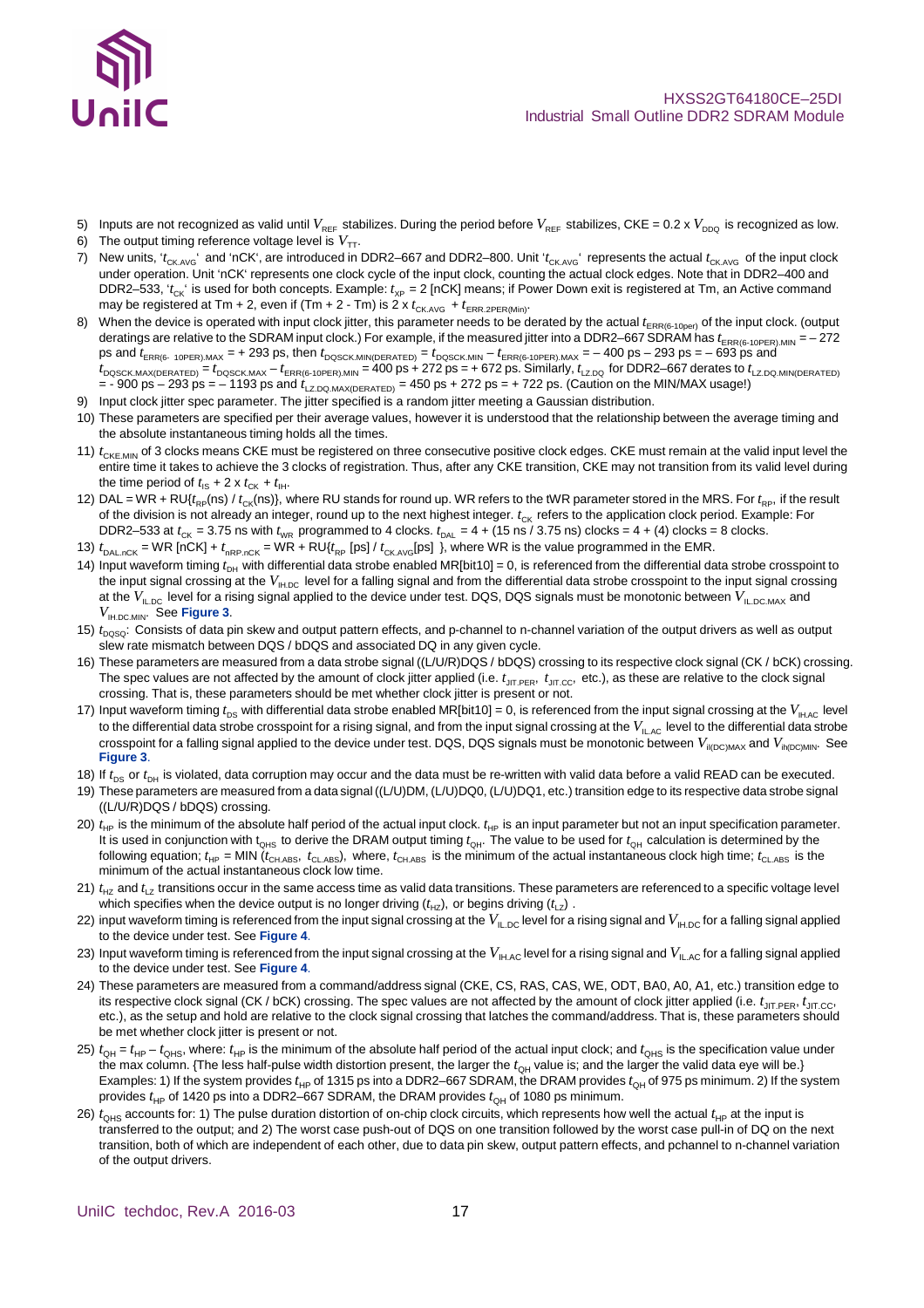

- 27) The Auto-Refresh command interval has be reduced to 3.9 µs when operating the DDR2 DRAM in a temperature range between 85 °C and 95 °C.
- 28) 0 °C $\leq T_{\text{CASE}} \leq 85$  °C.
- 29) 85 °C <  $T_{\text{CASE}} \leq 95$  °C.
- 30) A maximum of eight Refresh commands can be posted to any given DDR2 SDRAM, meaning that the maximum absolute interval between any Refresh command and the next Refresh command is 9 x  $t_{\text{REFI}}$ .
- 31)  $t_{RPST}$  end point and  $t_{RPRE}$  begin point are not referenced to a specific voltage level but specify when the device output is no longer driving  $(t_{\text{ppST}})$ , or begins driving ( $t_{\text{ppST}}$ ). **Figure 2** shows a method to calculate these points when the device is no longer driving ( $t_{\text{ppST}}$ ), or begins driving (*t<sub>RPRE</sub>*) by measuring the signal at two different voltages. The actual voltage measurement points are not critical as long as the calculation is consistent.
- 32) When the device is operated with input clock jitter, this parameter needs to be derated by the actual  $t_{\text{JT,PER}}$  of the input clock. (output deratings are relative to the SDRAM input clock.) For example, if the measured jitter into a DDR2–667 SDRAM has  $t_{\text{JIT.PERMM}} = -72 \text{ ps}$ and  $t_{\text{JIT.PER.MAX}} = +93$  ps, then  $t_{\text{RPRE.MIN(DERATED)}} = t_{\text{RPRE.MIN}} + t_{\text{JIT.PER.MIN}} = 0.9$  x  $t_{\text{CKAVG}} - 72$  ps = + 2178 ps and  $t_{\text{RPRE.MAX(DERATED)}} = t_{\text{RPRE.MAX}}$  $+ t_{\text{JIT-PER MAX}} = 1.1 \times t_{\text{CKANG}} + 93 \text{ ps} = +2843 \text{ ps}$ . (Caution on the MIN/MAX usage!).
- 33) When the device is operated with input clock jitter, this parameter needs to be derated by the actual  $t_{\text{JIT.DUTY}}$  of the input clock. (output deratings are relative to the SDRAM input clock.) For example, if the measured jitter into a DDR2–667 SDRAM has  $t_{\text{JIT.DUTY.MIN}} = -72 \text{ ps}$ and  $t_{\text{JIT.DUTY.MAX}}$  = + 93 ps, then  $t_{\text{RPST.MIN(DEFATED)}}$  =  $t_{\text{RPST.MIN}} + t_{\text{JIT.DUTY. MIN}}$  = 0.4 x  $t_{\text{CKAVG}}$  - 72 ps = + 928 ps and  $t_{\text{RPST.MAX(DEFATED)}}$  =  $t_{\text{RPST. MAX}}$  $+ t_{\text{JIT.DUTY. MAX}} = 0.6 \times t_{\text{CK. AVG}} + 93 \text{ ps} = + 1592 \text{ ps}.$  (Caution on the MIN/MAX usage!).
- 34) For these parameters, the DDR2 SDRAM device is characterized and verified to support  $t_{\sf nPARAM} = \sf{RU}(t_{\sf{PARAM}} / t_{\sf{CKANG}})$ , which is in clock cycles, assuming all input clock jitter specifications are satisfied. For example, the device will support  $t_{nRP} = R U(t_{RP} / t_{CKAVG})$ , which is in clock cycles, if all input clock jitter specifications are met. This means: For DDR2–667 5–5–5, of which  $t_{\text{RP}} = 15$  ns, the device will support  $t_{nRP}$  = RU{ $t_{RP}$  /  $t_{CKAVG}$ } = 5, i.e. as long as the input clock jitter specifications are met, Precharge command at Tm and Active command at  $Tm + 5$  is valid even if (Tm  $+ 5 - Tm$ ) is less than 15 ns due to input clock jitter.
- 35)  $t_{\text{WTR}}$  is at lease two clocks (2 x  $t_{\text{CK}}$ ) independent of operation frequency.

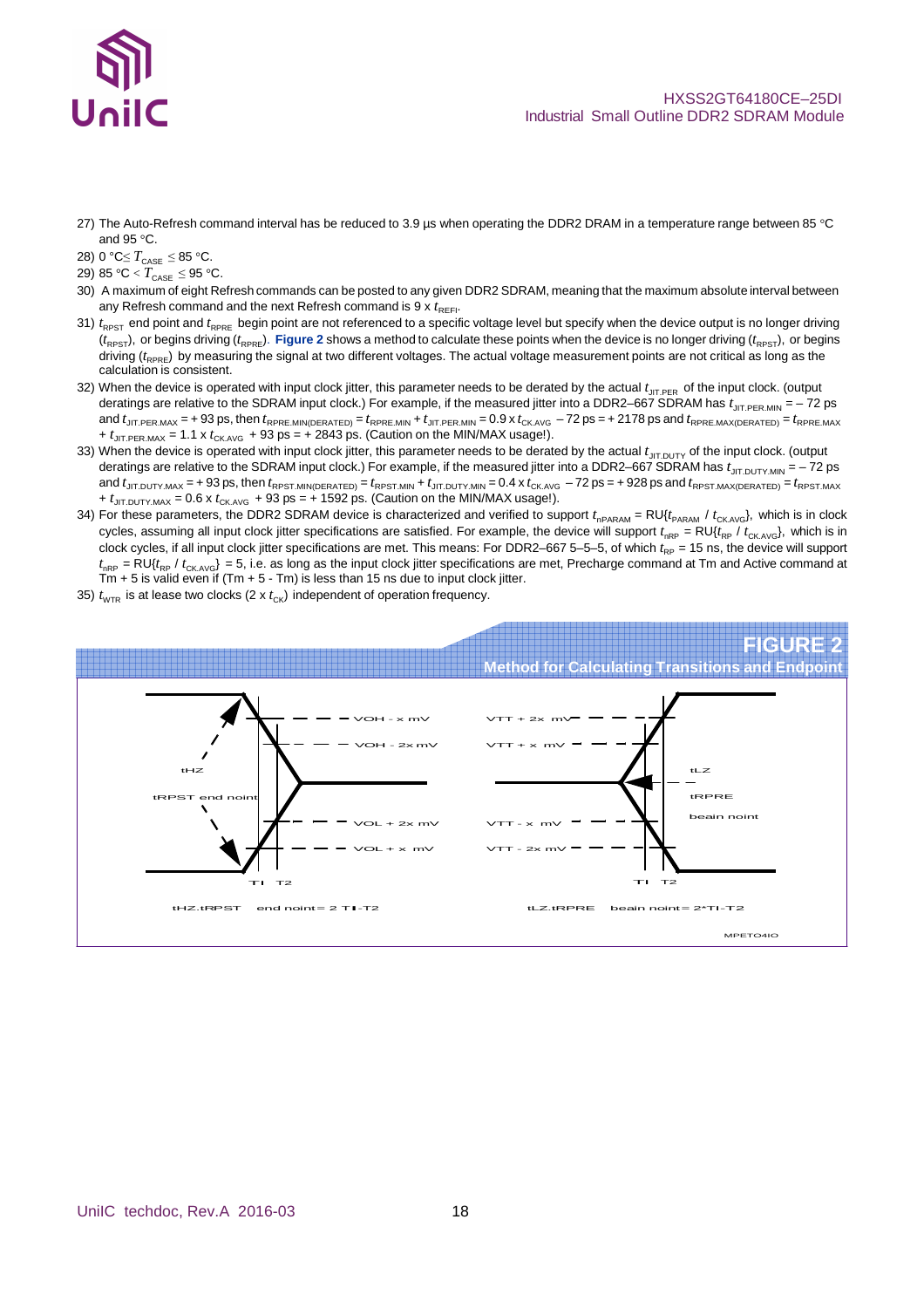



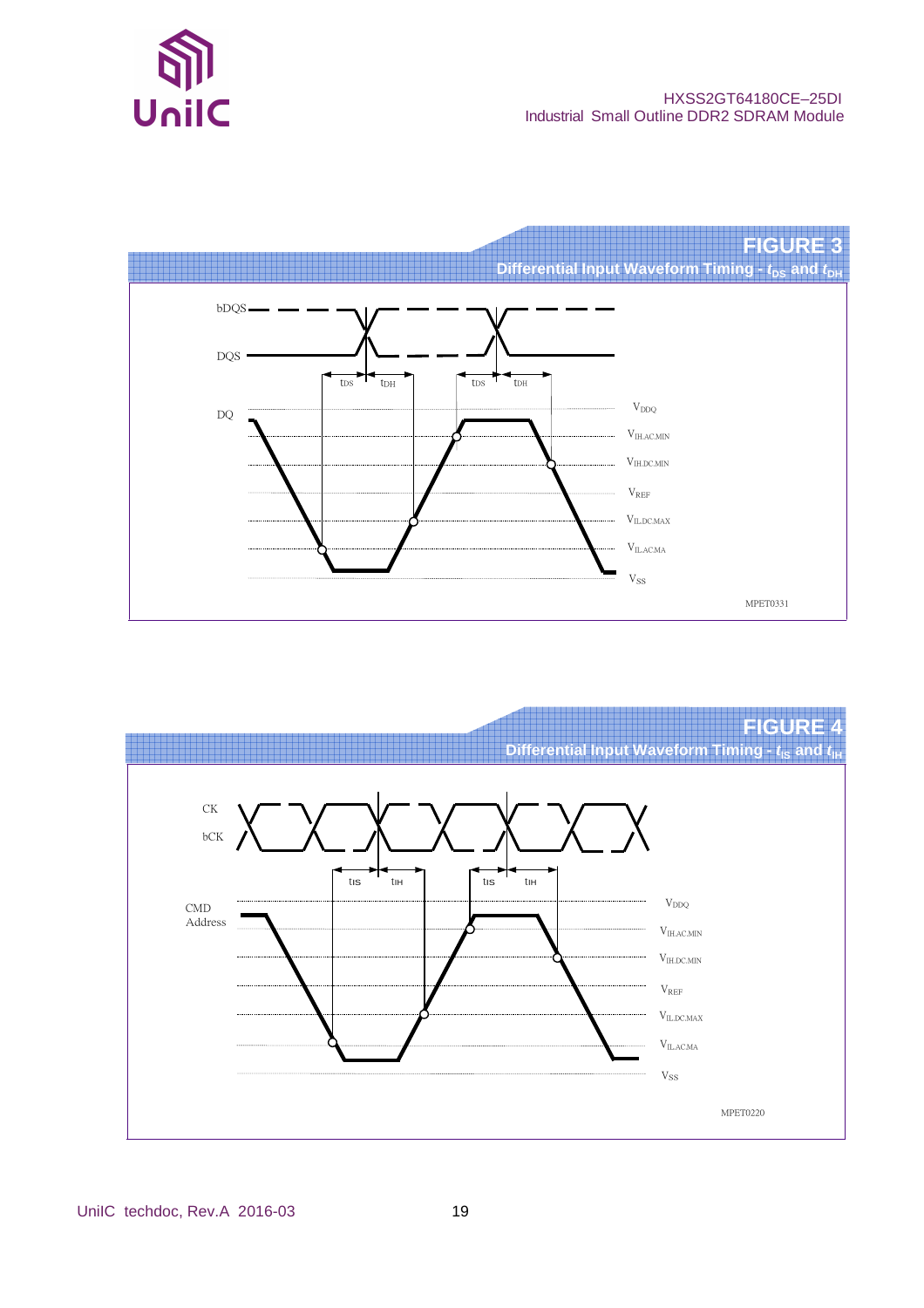![](_page_19_Picture_0.jpeg)

## 3.5 ODT AC Electrical Characteristics

This chapter describes the ODT AC electrical characteristics.

|                  |                                      |                            | <b>ODT AC Characteristics and Operating Conditions for DDR2-800</b> |             | <b>HABLE 14</b> |
|------------------|--------------------------------------|----------------------------|---------------------------------------------------------------------|-------------|-----------------|
| <b>Symbol</b>    | <b>Parameter / Condition</b>         | <b>Values</b>              |                                                                     | <b>Unit</b> | <b>Note</b>     |
|                  |                                      | Min.                       | Max.                                                                |             |                 |
| $t_{\sf AOND}$   | ODT turn-on delay                    | 2                          | 2                                                                   | $n_{CK}$    | 1)              |
| $t_{\text{AON}}$ | ODT turn-on                          | $t_{\text{AC}}$ MIN        | $t_{\text{AC.MAX}} + 0.7$ ns                                        | ns          | 1)2)            |
| $t_{\sf AONPD}$  | ODT turn-on (Power-Down Modes)       | $t_{\rm AC,MIN}$ + 2 ns    | $2 t_{CK} + t_{AC,MAX} + 1$ ns                                      | ns          | 1)              |
| $t_{\sf AOFD}$   | ODT turn-off delay                   | 2.5                        | 2.5                                                                 | $n_{CK}$    | 1)              |
| $t_{\text{AOF}}$ | ODT turn-off                         | $t_{\sf AC. MIN}$          | $t_{\text{AC.MAX}} + 0.6$ ns                                        | ns          | 1)3)            |
| $t_{\sf AOFPD}$  | ODT turn-off (Power-Down Modes)      | $t_{\text{AC.MIN}} + 2$ ns | 2.5 $t_{CK}$ + $t_{AC,MAX}$ + 1 ns                                  | ns          | 1)              |
| $t_{\sf ANDD}$   | ODT to Power Down Mode Entry Latency | 3                          |                                                                     | $n_{CK}$    | 1)              |
| $t_{\sf AXPD}$   | <b>ODT Power Down Exit Latency</b>   | 8                          |                                                                     | $n_{CK}$    | 1)              |

1) New units, "*t*<sub>CK.AVG</sub>" and " $n_{CK}$ ", are introduced in DDR2-667 and DDR2-800 Unit "*t*<sub>CK.AVG</sub>" represents the actual *t*<sub>CK.AVG</sub> of the input clock under operation. Unit "n<sub>CK</sub>" represents one clock cycle of the input clock, counting the actual clock edges. Note that in DDR2-400 and DDR2-533, " $t_{CK}$ " is used for both concepts. Example:  $t_{XP} = 2 [n_{CK}]$  means; if Power Down exit is registered at  $T_m$ , an Active command may be registered at  $T_m + 2$ , even if  $(T_m + 2 - T_m)$  is 2 x  $t_{CK,avg} + t_{ER.2PER(Min)}$ .

2) ODT turn on time min is when the device leaves high impedance and ODT resistance begins to turn on. ODT turn on time max is when the ODT resistance is fully on. Both are measured from  $t_{\rm AOND}$ , which is interpreted differently per speed bin. For DDR2-667/800  $t_{\rm AOND}}$  is 2 clock cycles after the clock edge that registered a first ODT HIGH counting the actual input clock edges.

3) ODT turn off time min is when the device starts to turn off ODT resistance. ODT turn off time max is when the bus is in high impedance. Both are measured from  $t_{AOFD}$ , which is interpreted differently per speed bin. For DDR2-667/800, if  $t_{CK(\text{avg})} = 3$  ns is assumed,  $t_{AOFD}$  is 1.5 ns (= 0.5 x 3 ns) after the second trailing clock edge counting from the clock edge that registered a first ODT LOW and by counting the actual input clock edges. .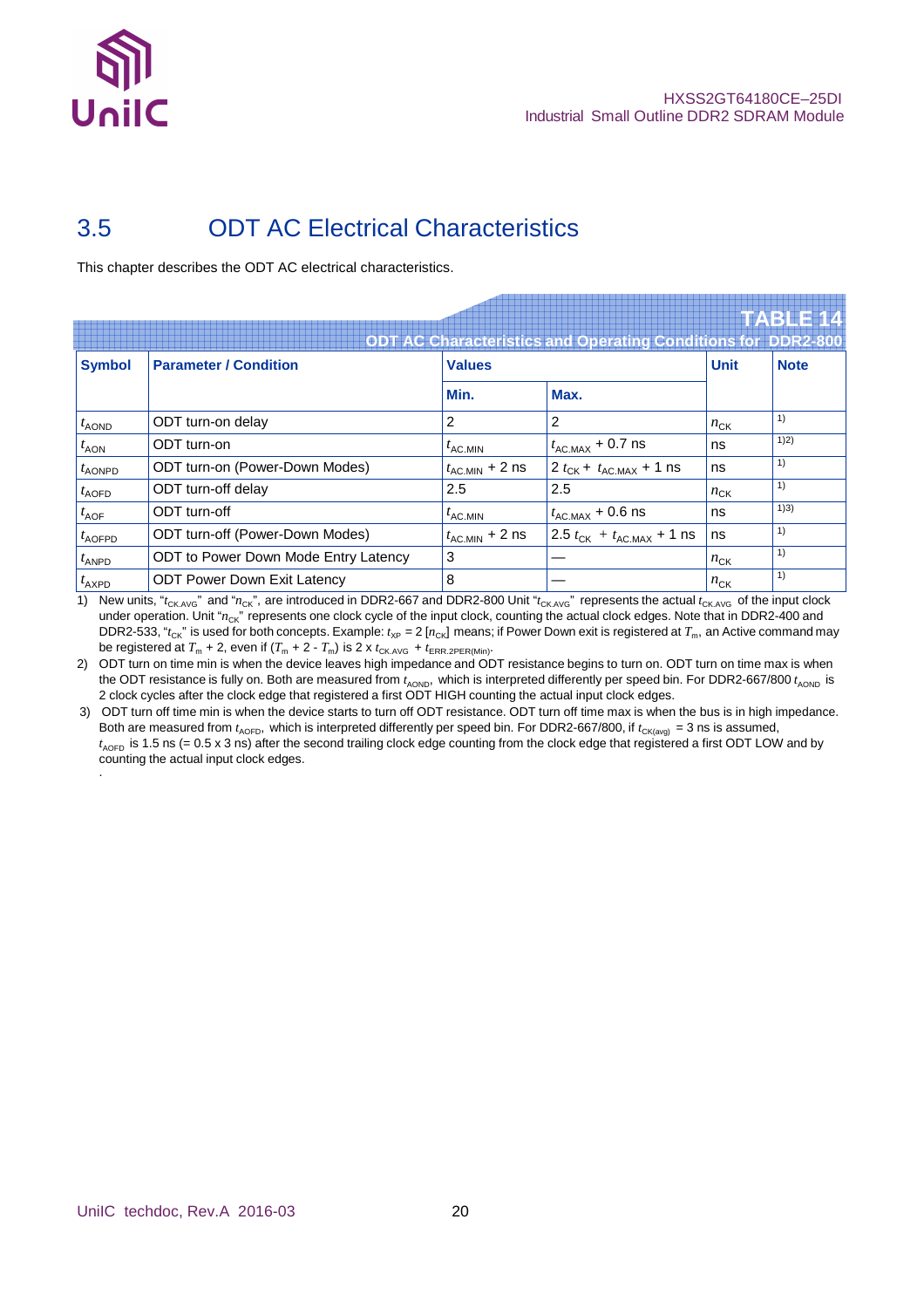![](_page_20_Picture_0.jpeg)

## 3.6 *I*<sub>DD</sub> Specifications and Conditions

List of tables defining  $I_{DD}$  Specifications and Conditions.

|                                                                                                                                                                                                                                                                                                                                                                                                                                                 |                      | TAB 1745                      |
|-------------------------------------------------------------------------------------------------------------------------------------------------------------------------------------------------------------------------------------------------------------------------------------------------------------------------------------------------------------------------------------------------------------------------------------------------|----------------------|-------------------------------|
| $I_{\text{DD}}$ Measurement Conditions                                                                                                                                                                                                                                                                                                                                                                                                          |                      |                               |
| <b>Parameter</b>                                                                                                                                                                                                                                                                                                                                                                                                                                | <b>Symbol</b>        | Note <sup>1/2</sup><br>3)4)5) |
| <b>Operating Current 0</b><br>One bank Active - Precharge; $t_{CK} = t_{CKMIN}$ , $t_{RC} = t_{RCMIN}$ , $t_{RAS} = t_{RASMIN}$ , CKE is HIGH, $\overline{CS}$ is HIGH between<br>valid commands. Address and control inputs are SWITCHING, Databus inputs are SWITCHING.                                                                                                                                                                       | $I_{DD0}$            |                               |
| <b>Operating Current 1</b><br>One bank Active - Read - Precharge; $I_{\text{OUT}} = 0$ mA, BL = 4, $t_{\text{CK}} = t_{\text{CK,MIN}}$ , $t_{\text{RC}} = t_{\text{RC,MIN}}$ , $t_{\text{RAS}} = t_{\text{RAS,MIN}}$<br>$t_{\text{RCD}} = t_{\text{RCD,MIN}}$ , AL = 0, CL = CL <sub>MIN</sub> ; CKE is HIGH, $\overline{\text{CS}}$ is HIGH between valid commands. Address and<br>control inputs are SWITCHING, Databus inputs are SWITCHING. | $I_{DD1}$            | 6)                            |
| <b>Precharge Standby Current</b><br>All banks idle; $\overline{CS}$ is HIGH; CKE is HIGH; $t_{CK} = t_{CK,MIN}$ ; Other control and address inputs are SWITCHING,<br>Databus inputs are SWITCHING.                                                                                                                                                                                                                                              | $I_{DD2N}$           |                               |
| <b>Precharge Power-Down Current</b><br>Other control and address inputs are STABLE, Data bus inputs are FLOATING.                                                                                                                                                                                                                                                                                                                               | $I_{DD2P}$           |                               |
| <b>Precharge Quiet Standby Current</b><br>All banks idle; $\overline{CS}$ is HIGH; CKE is HIGH; $t_{CK} = t_{CK,MIN}$ ; Other control and address inputs are STABLE,<br>Data bus inputs are FLOATING.                                                                                                                                                                                                                                           | $I_{DD2Q}$           |                               |
| <b>Active Standby Current</b><br>Burst Read: All banks open; Continuous burst reads; BL = 4; AL = 0, CL = CL <sub>MIN</sub> ; $t_{CK} = t_{CKMIN}$ ;<br>$t_{RAS} = t_{RAS, MAX}$ , $t_{RP} = t_{RP, MIN}$ ; CKE is HIGH, $\overline{CS}$ is HIGH between valid commands. Address inputs are<br>SWITCHING; Data Bus inputs are SWITCHING; $I_{\text{OUT}} = 0$ mA.                                                                               | $I_{\rm DD3N}$       |                               |
| <b>Active Power-Down Current</b><br>All banks open; $t_{CK} = t_{CK,MIN}$ , CKE is LOW; Other control and address inputs are STABLE, Data bus inputs<br>are FLOATING. MRS A12 bit is set to LOW (Fast Power-down Exit);                                                                                                                                                                                                                         | $I_{\text{DD3P(0)}}$ |                               |
| <b>Active Power-Down Current</b><br>All banks open; $t_{CK} = t_{CKMIN}$ , CKE is LOW; Other control and address inputs are STABLE, Data bus inputs<br>are FLOATING. MRS A12 bit is set to HIGH (Slow Power-down Exit);                                                                                                                                                                                                                         | $I_{\text{DD3P(1)}}$ |                               |
| <b>Operating Current - Burst Read</b><br>All banks open; Continuous burst reads; BL = 4; AL = 0, CL = CL <sub>MIN</sub> ; $t_{CK} = t_{CKMIN}$ ; $t_{RAS} = t_{RASMAX}$ ;<br>$t_{RP} = t_{RPMIN}$ ; CKE is HIGH, CS is HIGH between valid commands; Address inputs are SWITCHING; Data<br>bus inputs are SWITCHING; $I_{\text{OUT}} = 0 \text{mA}$ .                                                                                            | $I_{\text{DD4R}}$    | 6)                            |
| <b>Operating Current - Burst Write</b><br>All banks open; Continuous burst writes; BL = 4; AL = 0, CL = CL <sub>MIN</sub> ; $t_{CK} = t_{CK,MIN}$ ;<br>$t_{RAS} = t_{RAS, MAX}$ , $t_{RP} = t_{RP, MAX}$ ; CKE is HIGH, $\overline{CS}$ is HIGH between valid commands. Address inputs are<br>SWITCHING; Data Bus inputs are SWITCHING;                                                                                                         | $I_{DD4W}$           |                               |
| <b>Burst Refresh Current</b><br>$t_{CK} = t_{CKMIN}$ , Refresh command every $t_{RFC} = t_{RFCMIN}$ interval, CKE is HIGH, $\overline{CS}$ is HIGH between valid<br>commands, Other control and address inputs are SWITCHING, Data bus inputs are SWITCHING.                                                                                                                                                                                    | $I_{\text{DDB}}$     |                               |
| <b>Distributed Refresh Current</b><br>$t_{CK} = t_{CK,MIN}$ , Refresh command every $t_{RFC} = t_{REF}$ interval, CKE is LOW and $\overline{CS}$ is HIGH between valid<br>commands, Other control and address inputs are SWITCHING, Data bus inputs are SWITCHING.                                                                                                                                                                              | $I_{\text{DD5D}}$    |                               |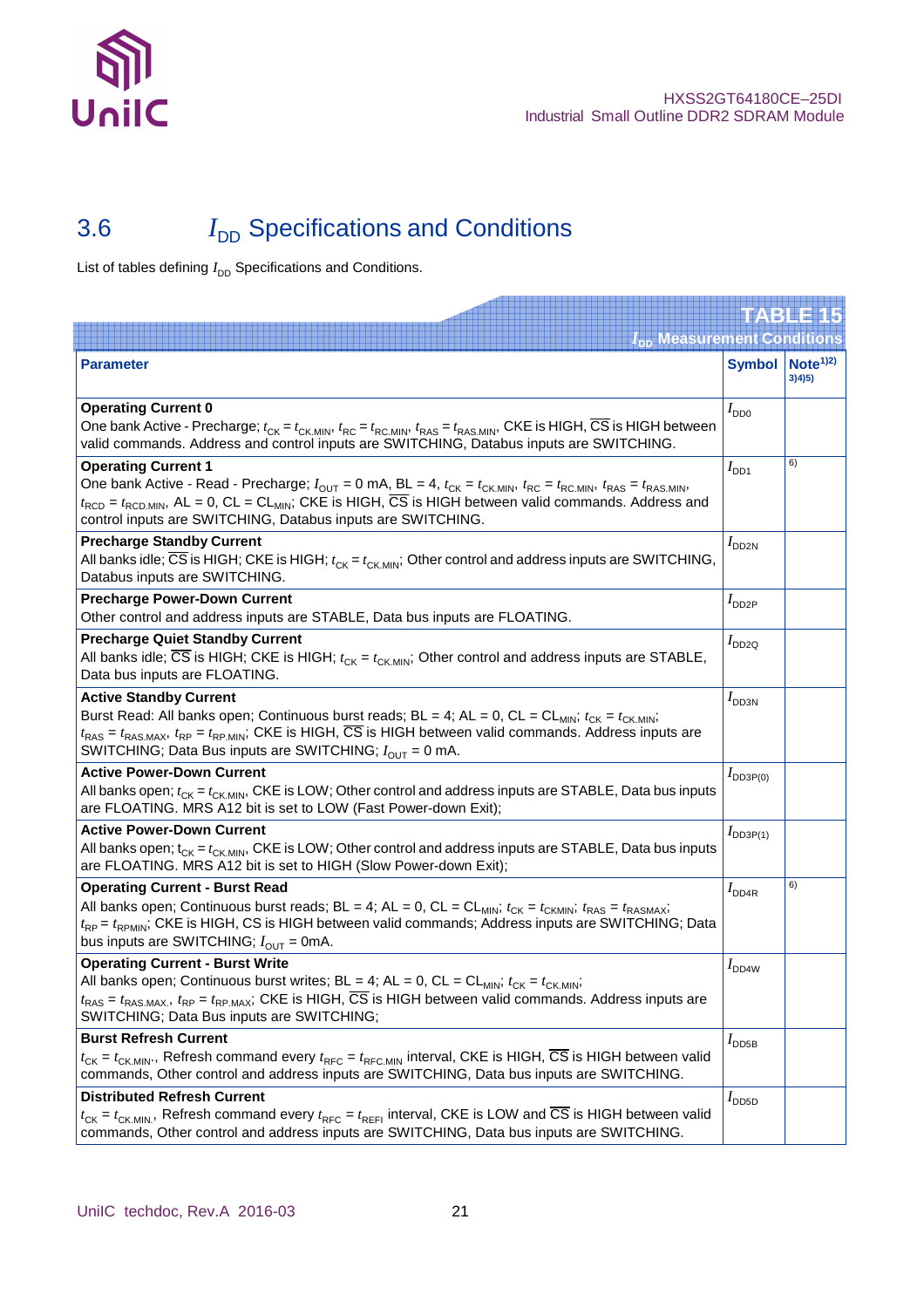![](_page_21_Picture_0.jpeg)

| <b>Parameter</b>                                                                                                                                                                                                                                            |                  | Symbol   Note <sup>1)2)</sup><br>3)4(5) |
|-------------------------------------------------------------------------------------------------------------------------------------------------------------------------------------------------------------------------------------------------------------|------------------|-----------------------------------------|
| <b>Self-Refresh Current</b><br>$CKE \leq 0.2$ V; external clock off, CK and CK at 0 V; Other control and address inputs are FLOATING, Data<br>bus inputs are FLOATING. $I_{\text{DDS}}$ current values are guaranteed up to $T_{\text{CASE}}$ of 85 °C max. | $I_{\text{DD6}}$ |                                         |
| <b>All Bank Interleave Read Current</b><br>All banks are being interleaved at minimum $t_{RC}$ without violating $t_{RRD}$ using a burst length of 4. Control<br>and address bus inputs are STABLE during DESELECTS. $I_{out} = 0$ mA.                      | $I_{DD7}$        | 6)                                      |

1)  $V_{DDQ} = 1.8 \text{ V} \pm 0.1 \text{ V}; V_{DD} = 1.8 \text{ V} \pm 0.1 \text{ V}$ 

- 2) *I*<sub>DD</sub> specifications are tested after the device is properly initialized and *I*<sub>DD</sub> parameter are specified with ODT disabled.
- 3) Definitions for  $I_{DD}$  see **Table 16**
- 4) For two rank modules: All active current measurements in the same  $I_{DD}$  current mode. The other rank is in  $I_{DD2P}$  Precharge Power-Down Mode.
- 5) For details and notes see the relevant UniIC component data sheet.
- $6)$   $I_{\rm DD1}$ ,  $I_{\rm DDAR}$  and  $I_{\rm DD7}$  current measurements are defined with the outputs disabled ( $I_{\rm OUT}$  = 0 mA). To achieve this on module level the output buffers can be disabled using an EMRS(1) (Extended Mode Register Command) by setting A12 bit to HIGH.

|                  | TABLE 16                                                                                                                                                                                                                                                |
|------------------|---------------------------------------------------------------------------------------------------------------------------------------------------------------------------------------------------------------------------------------------------------|
|                  | Definitions for $I_{\text{nn}}$                                                                                                                                                                                                                         |
| <b>Parameter</b> | <b>Description</b>                                                                                                                                                                                                                                      |
| LOW              | $V_{\text{IN}} \leq V_{\text{IL(ac).MAX}}$ , HIGH is defined as $V_{\text{IN}} \geq V_{\text{IH(ac).MIN}}$                                                                                                                                              |
| <b>STABLE</b>    | Inputs are stable at a HIGH or LOW level.                                                                                                                                                                                                               |
| <b>FLOATING</b>  | Inputs are $V_{\text{RFE}} = V_{\text{DDO}}/2$                                                                                                                                                                                                          |
| <b>SWITCHING</b> | Inputs are changing between HIGH and LOW every other clock (once per 2 cycles) for address and control<br>signals, and inputs changing between HIGH and LOW every other data transfer (once per cycle) for DQ<br>signals not including mask or strobes. |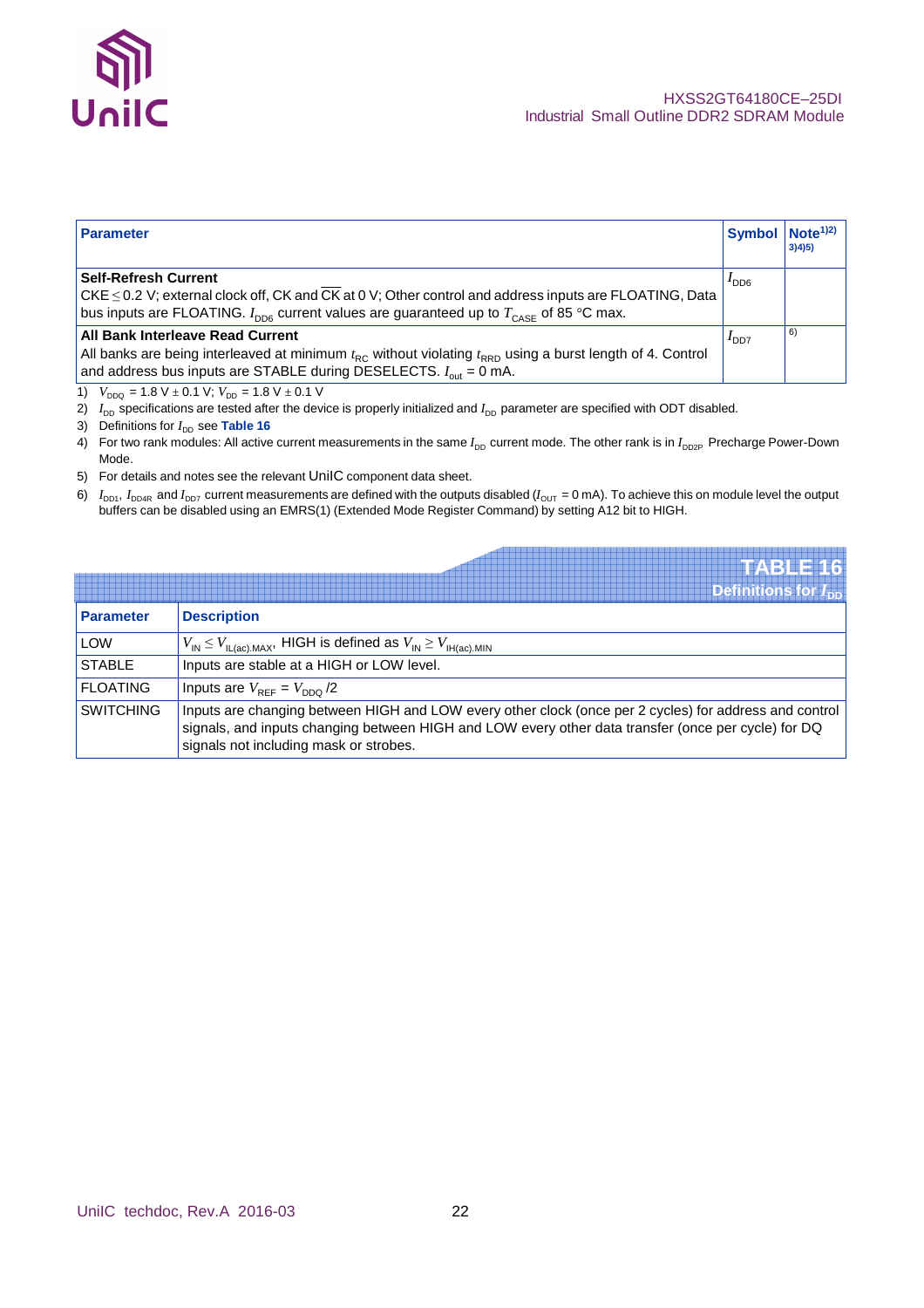![](_page_22_Picture_0.jpeg)

**TABLE 17**

|                                      |                                                                    |             | I <sub>DD</sub> Specification for HXSS2GT64180CE-25DI |
|--------------------------------------|--------------------------------------------------------------------|-------------|-------------------------------------------------------|
| <b>Product Type</b>                  | HXSS2GT64180CE-25DI                                                | <b>Unit</b> | Note <sup>1/2</sup>                                   |
| <b>Organization</b><br><b>Symbol</b> | $2$ GB<br>1 Rank<br>$(\times 8)$<br>$\times$ 64<br>$-25DI$<br>Max. |             |                                                       |
| $I_\mathsf{DD0}$                     | 448                                                                | mA          | 3)                                                    |
| $I_{\mathsf{DD1}}$                   | 560                                                                | mA          | 3)                                                    |
| $I_{\sf DDSN}$                       | 296                                                                | mA          | 4)                                                    |
| $I_{DD2P}$                           | 96                                                                 | mA          | 4)                                                    |
| $I_{\rm DD2Q}$                       | 288                                                                | mA          | $\overline{4)}$                                       |
| $I_{\scriptscriptstyle\rm DDSN}$     | 464                                                                | mA          | $\overline{4)}$                                       |
| $I_{\text{DD3P\_0 (fast)}}$          | 136                                                                | mA          | 4)                                                    |
| $I_{\text{DD3P\_1 (slow)}}$          | 256                                                                | mA          | $\overline{4)}$                                       |
| $I_{\sf DDAR}$                       | 1040                                                               | mA          | 3)                                                    |
| $I_{\rm DD4W}$                       | 1056                                                               | mA          | $\overline{3)}$                                       |
| $I_{\mathsf{DDB}}$                   | 1160                                                               | mA          | 3)                                                    |
| $I_{\mathsf{DD5D}}$                  | 144                                                                | mA          | 4)                                                    |
| $I_{\text{DD6}}$                     | 96                                                                 | mA          | $\overline{4)}$                                       |
| $I_{DD7}$                            | 1480                                                               | $mA$        | $\overline{3)}$                                       |

1) Calculated values from component data. ODT disabled.  $I_{DD1}$ ,  $I_{DD4R}$  and  $I_{DD7}$  are defined with the outputs disabled.

2)  $I_{\text{DDX (rank)}}$  = Number of components x  $I_{\text{DDX (component)}}$ 

3)  $I_{\text{DDX}} = I_{\text{DDX (rank)}} + (Rank - 1)^* I_{\text{DD2P (rank)}}$ 

4)  $I_{\text{DDX}} = Rank * I_{\text{DDX (rank)}}$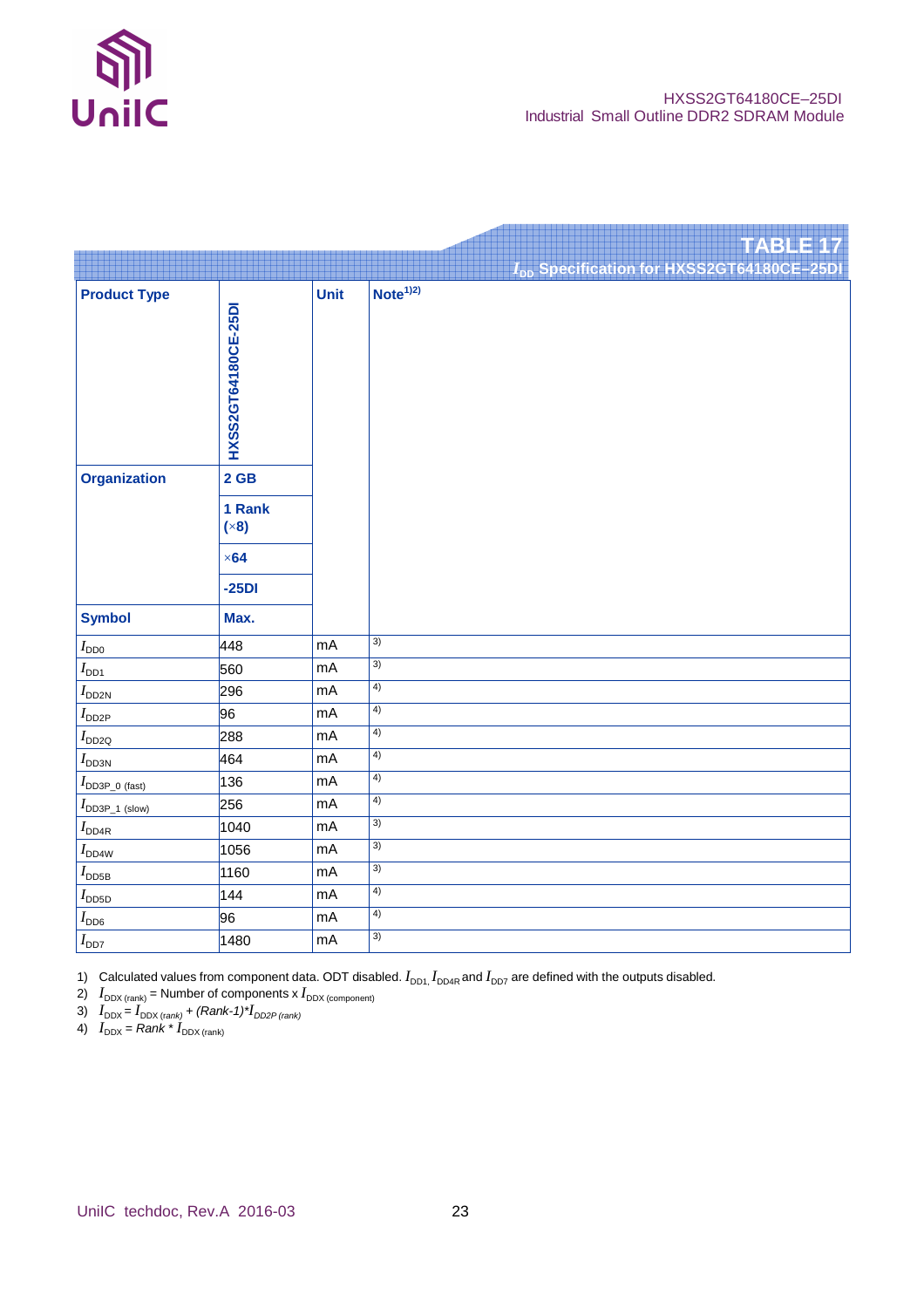![](_page_23_Picture_0.jpeg)

![](_page_23_Figure_2.jpeg)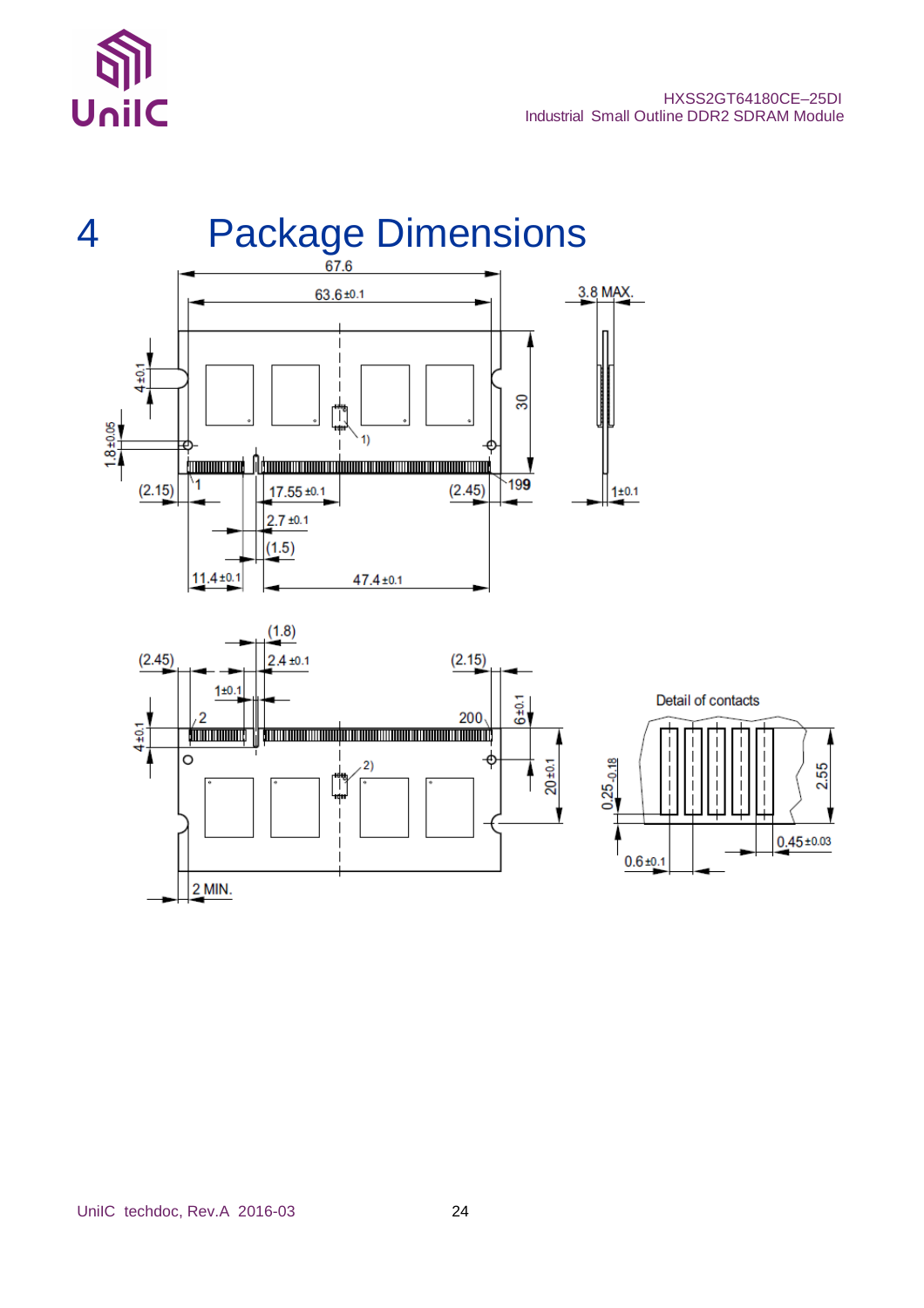![](_page_24_Picture_0.jpeg)

#### HXSS2GT64180CE-25DI Industrial Small Outline DDR2 SDRAM Module

## **Contents**

| 1 <sup>1</sup> |  |
|----------------|--|
| 1.1            |  |
| 1.2            |  |
| $2^{\circ}$    |  |
| 2.1            |  |
| 3 <sup>1</sup> |  |
| 3.1            |  |
| 3.2            |  |
| 3.3            |  |
| 3.4            |  |
| 3.5            |  |
| 3.6            |  |
| $\overline{4}$ |  |